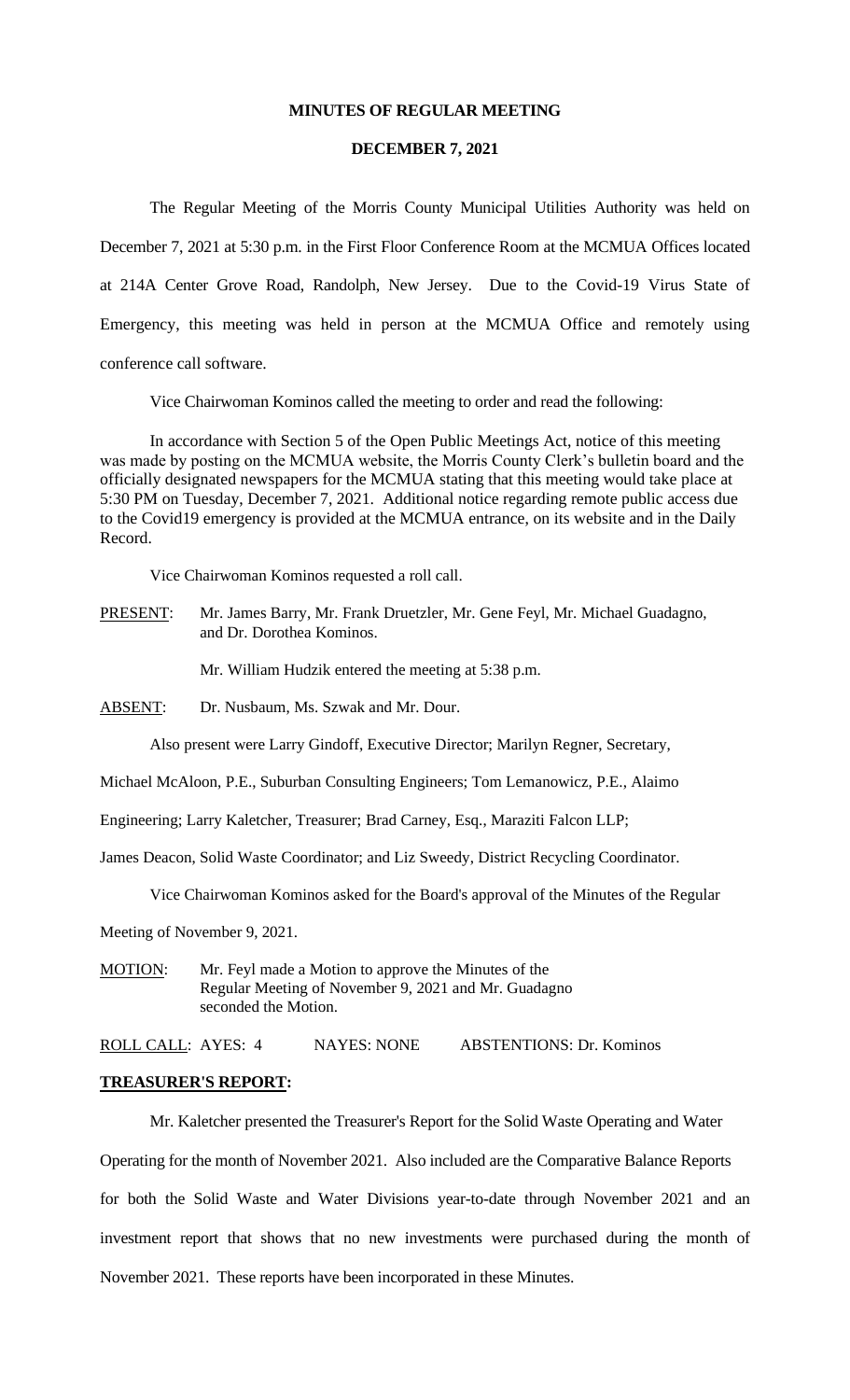Vice Chairwoman Kominos asked the Board for a Motion to accept the Treasurer's Report.

MOTION: Mr. Guadagno made a Motion to accept the Treasurer's Report and Mr. Druetzler seconded the Motion.

ROLL CALL: AYES: 5 NAYES: NONE ABSTENTIONS: NONE

Mr. Kaletcher asked for the Board's approval of the vouchers:

### **BILL RESOLUTION NO. 21-97**

**BE IT HEREBY RESOLVED** that the bills as shown on the SCHEDULE OF WARRANTS all having been approved by the Board of officials where legally required, be and the same are hereby paid. The SCHEDULE OF WARRANTS designated as Bill Resolution No. 21-97 containing 7 pages for a total of **\$3,969,899.93** dated and made a part hereof by reference.

#### **SUMMARY**

#### **CHECK NUMBERS**

| WATER OPERATING FUNDS        | 5725-5746   | 155,190.24   |
|------------------------------|-------------|--------------|
| <b>SOLID WASTE OPERATING</b> | 12663-12724 | 3,814,709.69 |
|                              |             | 3,969,899.93 |

#### **CERTIFICATION**

I hereby certify that all vouchers listed above have been reviewed and found to be in proper form for payment, and I have compared the SCHEDULE OR WARRANTS to the vouchers for payment and have determined it to be correct.

DATE: December 7, 2021 BOARD VICE CHAIRWOMAN APPROVAL

 $\overline{\phantom{a}}$  ,  $\overline{\phantom{a}}$  ,  $\overline{\phantom{a}}$  ,  $\overline{\phantom{a}}$  ,  $\overline{\phantom{a}}$  ,  $\overline{\phantom{a}}$  ,  $\overline{\phantom{a}}$  ,  $\overline{\phantom{a}}$  ,  $\overline{\phantom{a}}$  ,  $\overline{\phantom{a}}$  ,  $\overline{\phantom{a}}$  ,  $\overline{\phantom{a}}$  ,  $\overline{\phantom{a}}$  ,  $\overline{\phantom{a}}$  ,  $\overline{\phantom{a}}$  ,  $\overline{\phantom{a}}$ 

Dorothea Kominos, Vice Chairwoman

SIGNED:

Marilyn Regner, Secretary

#### **TREASURER'S CERTIFICATION**

I hereby certify that there are sufficient funds in the appropriations charged, or accounts listed to cover the expenditures included in the SCHEDULE OF WARRANTS dated: December 7, 2021.

DATE: December 7, 2021

Larry Kaletcher, Treasurer

MOTION: Mr. Guadagno made a Motion that the vouchers be approved for payment and Mr. Druetzler seconded the Motion.

ROLL CALL: AYES: 5 NAYES: NONE ABSTENTIONS: NONE

### C**ORRESPONDENCE:**

Mr. Gindoff mentioned that there is no additional correspondence from the three water

letters that were provided, which if anyone has any questions regarding these, we can bring them up

during the Engineer's Report.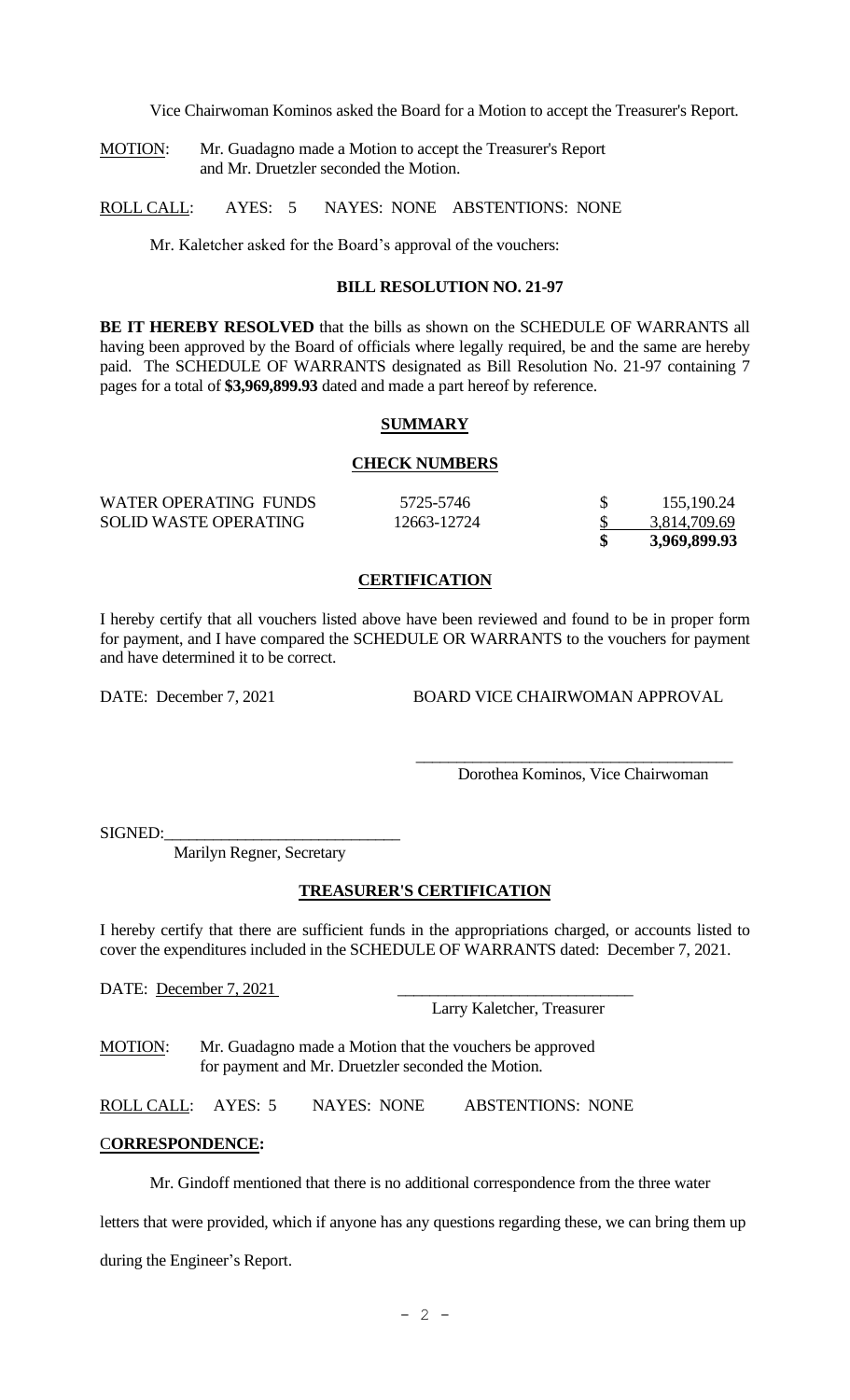# **CORRESPONDENCE**

# WATER

- 1. Letter dated November 22, 2021 to Brad Carney, Esq. from Arthur A. Linfante, Managing Director, Integra Realty Resources – Northern Division, regarding Proposal/Valuation and Consulting Services for 1.5 miles of water pipeline/vaults located primarily along Woodland Road just outside the Clyde Potts Reservoir, Mendham, New Jersey.
- 2. Email dated November 23, 2021 to Messrs. Ramesh Patel, Steven Pudney and Robert Hudgins of DEP from Michael McAloon regarding request from Mt. Arlington for additional water.
- 3. Letter dated November 30, 2021 to Ms. Judith O'Brien, Township of Mine Hill, regarding Annual Bulk Water Meter Accuracy Testing from Anthony Milonas, Superintendent of Water Operations.

(Mr. Hudzik entered the meeting at 5:38 p.m.)

# **ENGINEER'S REPORT:**

Mr. McAloon reported the following: (1) Water sales remain to be strong through November 2021, not on pace from last year, but still above 2019.; (2) We did receive written correspondence from Mine Hill that warranted reporting. Their claim for discrepancies in water usage from the billing from MCMUA to what the individual residential connections were is based on the information provided in the correspondence. We calculated their unaccounted for water to be about 29%, so that is water that they pay for through MCMUA's contract that they are not charging the customers for. This 29% is on the higher end of what the normal system should be operating. We did a brief review of historic water usage from Mine Hill and don't know any anomalies, meaning there was a substantial water main break that occurred but was not repaired. They did have something earlier in the Spring, but this is more recent and things have been pretty consistent. In accordance with the Regulations that we passed previously, the MCMUA has the right to require the customers to institute maintenance and repair, such as leak detection and other provisions to remedy such water loss. We are preparing correspondence in hope to set up a meeting with them to discuss the correspondence they sent to us, as well as what their game plan is. Mr. Gindoff added that in the Correspondence Report itself, we included an annual letter to Mine Hill, that we also send out to all our customers about our Annual Bulk Meter Accuracy Testing. Mr. McAloon mentioned what Larry is referring to is that we calibrate our Master Meters on a regular basis and we provide copies of that certification to our customers. We feel confident that our water meter is operating within acceptable parameters and most likely there could be breaks in their system that have been unidentified or other provisions that we want to talk to them about.; (3) John Garcia has successfully completed the connections for the tank isolation and interconnection project. They performed pressure/leakage testing today; successfully passed and they took their first bacteriological sample which was sent out for analysis, so they will know by 24 hours later if everything is good and the infrastructure can be put in service, upon which we would like to begin intermittent demonstration periods where we begin testing the system we have in place in preparation for the Mt. Arlington Tank being out-of-service.; (4) Regarding the Tank Rehab project, we did have a Non-Mandatory site visit on November 16, and bids are due on December 16. All this effort is so we could take the tank out-of-service to meet the water demands of the customers and allow us to facilitate our work and get that completed.; (5) Modem replacement has been continued. Slowly but surely, they are working through the various well houses and we are hopeful to be completed by the end of the year.; (6) We are finalizing the bid documents and are working with Shana on a reasonable schedule for the Pole Barn. We are hopeful to encumber these funds as part of 2021; (7) We had a meeting with Southeast Morris County M.U.A. on December 2, 2021. Myself, Larry and our attorney, Brad Carney attended and Southeast had several representatives on their end. The purpose of the meeting was to discuss the long-term synergies. We identified the need to have a Water Committee Meeting prior to the January Board Meeting to get into more detail of contractual issues. Mr. Gindoff mentioned that sometime between now and January meeting, we will reach out to the Water Committee to schedule that meeting to discuss some of the issues that we are encountering from a water perspective.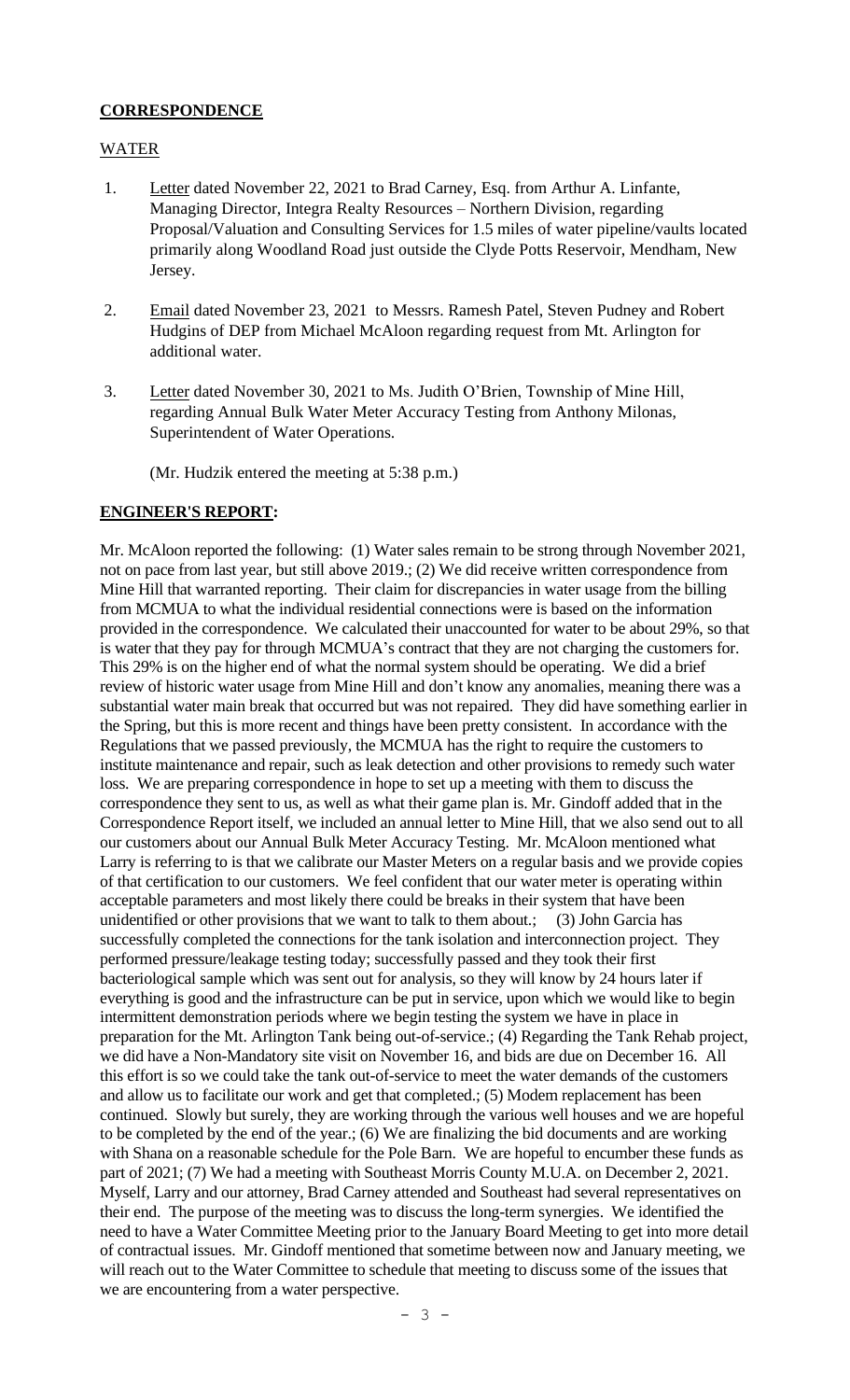Mr. Druetzler asked what the appraisal letter in Correspondence was all about. Mr. Gindoff explained that we are looking on how to do an appraisal on the sale of the pipeline to New Jersey American. He asked Brad Carney for some help in finding someone and he does not like the pricing on this appraisal we received, so we are trying to figure out on how to do an appraisal. Mr. Gindoff mentioned that we are probably going to write an RFP to get an appraiser on board to it. He is going to reach out to our appraiser that we have on board now, but he is primarily a property appraiser and not sure if he could do the work with the pipeline itself. It is a mixed bag where there is some easements involved with it, as well as the pipeline. We are still trying to figure out how to price that asset so we could sell it.

# **ENGINEER'S REPORT:**

# **PROJECT STATUS**

### *1. General System:*

- A. Through November 2021, MCMUA sold approximately 1,514.054 MG to date. This total volume of water sold to date is below the total sold for the same period in 2020 (1,574.280 MG), however, as above the total sold in 2019 (1,406.962 MG) respectively.
- B. MCMUA has received written correspondence from Mine Hill Township with regard to discrepancies in water usage and billing from the MCMUA master meter to the individual residential connections. Based on the information provided in the correspondence, the Mine Hill Township water system is currently operating with approximately 29% unaccounted for water. In accordance with the MCMUA *Potable Water System Regulations, Specifications and Rate Schedule*, the MCMUA has the right to requite the Customer to institute a program of maintenance and repair to remedy such potable water loss. SCE is currently preparing correspondence and will be requesting a meeting with Mine Hill Township to discuss.

# *2. Mt. Arlington Water Storage Tank Rehabilitation:*

# **Contract A – Tank Isolation**

John Garcia Construction has completed the final connections for this project, and anticipated performing the pressure/leakage testing as well as the bacteriological testing on Thursday 12/2 and Friday 12/3. Upon successful results, this infrastructure can be put in service, allowing the MCMUA to begin the demonstration period to simulate the Mt. Arlington tank being out of service. The Contractor will be installing the temporary interconnection with the Mt. Arlington water system in the early spring, prior to the tank rehabilitation due to concerns over freezing temperatures and other concerns.

### **Contract B – Tank Rehabilitation**

The Non-Mandatory Site Visit was held on Tuesday, November 16, 2021; the bids are due on Thursday, December 16, 2021. Anticipated Contract Award is Tuesday, January 11, 2021

SCE will closely monitor the progress of the interconnection and the performance testing of the system operation to ensure tank dewatering for rehabilitation can be successfully performed.

### *3. 4G Modem Replacements and Integration Services:*

PCS Pump and Process has continued the installation of the replacement modems at the various wells houses for the switch to 4G cellular service. It is anticipated the modem installation, testing, and startup will be completed prior to the end of the year.

### *4. Well #7 Pole Barn*

SCE is finalizing the Contract Documents and will work to outline a reasonable bid schedule to determine bid opening and anticipated award to ensure funds are encumbered in 2021 for this project.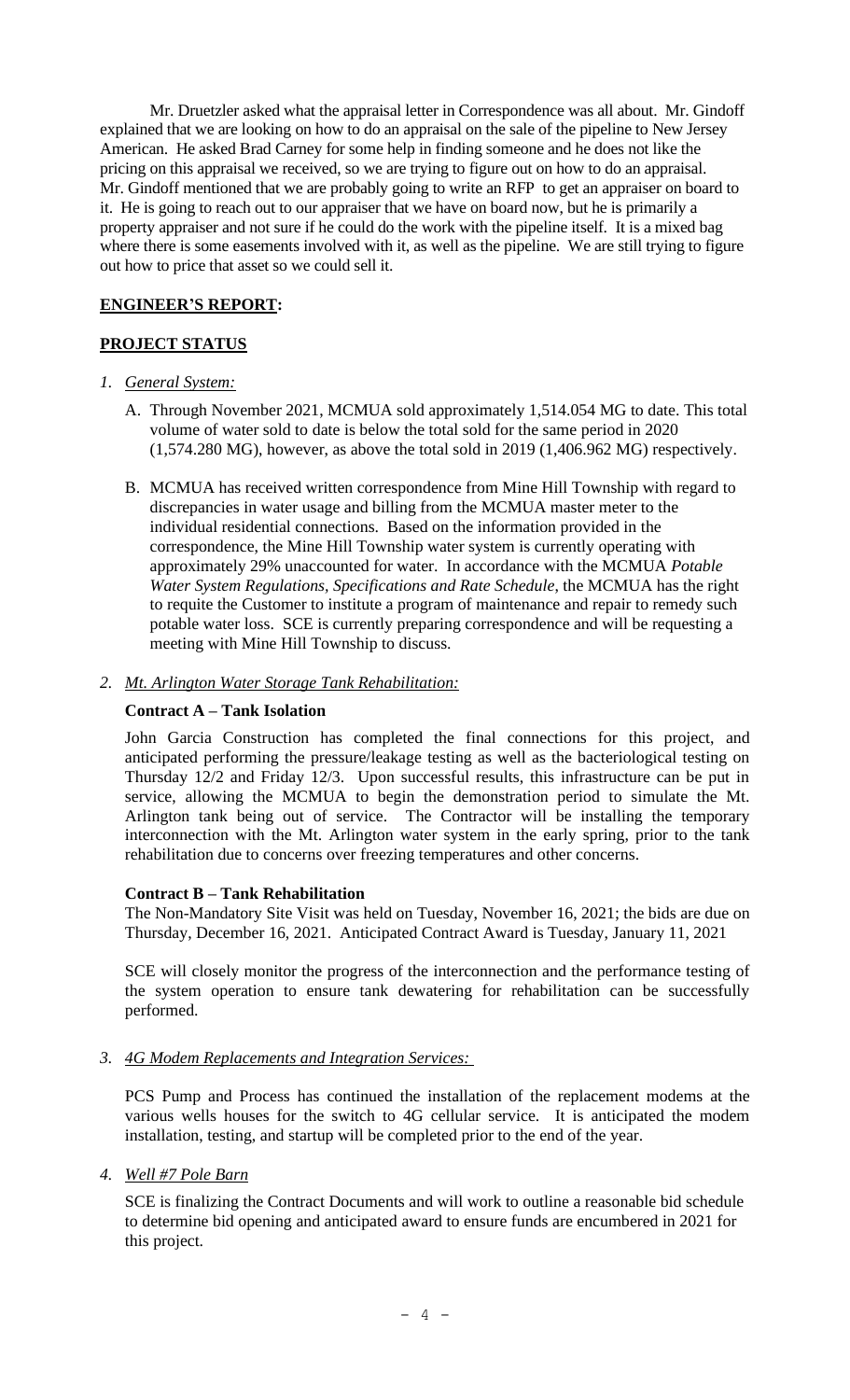# *5. Southeast Morris County Municipal Utilities Authority (SMCMUA) Coordination*

A meeting between SMCMUA and MCMUA has been scheduled for Thursday December 2, 2021 at 2:00PM. The purpose of this meeting is to discuss long term synergies, as well as potential to supply the Borough of Mt. Arlington the additional volumes of water that have been requested. Following this meeting, we will update the Water Committee and the Board on the status of these discussions.

# **SOLID, HAZARDOUS & VEGETATIVE WASTE REPORT:**

Mr. Deacon provided the following highlights: (1) He thanked all the Board Members and our Commissioner-Liaison who attended the Solid Waste Facilities Tour on November 12. He mentioned that our crew enjoyed meeting everyone and appreciate the time and support that you give us. For those that missed out, Dorothea, he will be happy to set up another Tour in the Spring, especially for your students. With that being said, Justin Doyle, our Mt. Olive Transfer Station Manager, is providing a tour for Hunterdon Prep High School this Monday, November 13; (2) Anthony Marrone's report is attached to the Solid Waste Report if anyone wants to review it.; (3) The improvements for the Mt. Olive Transfer Station Office area continued during the month. DLS is now complete. We are now working on some plumbing and IT items mentioned in the highlights. Hope to have bulletin boards up in the common area this week with all our safety information and contact information for inspectors. Possibility in the future, up to our Director, may be able to host some Board meetings remotely from the Mt. Olive Transfer Station or possibly some AEA Classes. It is starting to look nice up there; credit to Justin Doyle for spearheading that project.; (4) Regarding Vegetative Waste, the two new 2022 Volvo loaders are now in Parsippany. The two old loaders were actually decommissioned yesterday, December 6, up in Mt. Olive. Each loader was placed on a low-boy trailer and cut a 3x3 hole in the side of the engine block; thanks to Kahil and Harry Dry for doing that for us. Pictures and documentation were taken. We were provided \$5,000 per loader. These loaders will be used by the buyer for replacement parts. The pictures and documentation will be sent to the DEP with a 30% reimbursement on the new equipment that totals \$150,923.40. Staying with Vegetative Waste, update on the grinding totals in the highlights, he mentioned Thursday they produced 750 cubic yards. Mt. Olive brush pile is not complete, but the grinding gave us more room for the in-bound materials.; (5) Leaf Season ends this Saturday, December 11, 2021. If there is a need out there for additional hours, we will try, but at this point, Parsippany is pretty full, so we will be using Mt. Olive in the meantime.

Mr. Deacon asked for the Board's approval of the following Resolution, which is for the decommissioning of the 1999 Scarab:

#### **RESOLUTION NO. 21-98 RESOLUTION AUTHORIZING THE DISPOSITION OF EQUIPMENT UTILIZING THE N.J. CLEAN CONSTRUCTION PROGRAM**

WHEREAS, the Morris County Municipal Utilities Authority (MCMUA) owns Equipment, which has been used primarily at the Vegetative Waste Department, as further described below:

- 1999 White SCARAB 18-450-04 Windrow Turner
	- o Cummins Engine 450 HP (s/n 11959338)
		- o Approximately 2,331 Hours

WHEREAS, the Equipment has been determined to no longer be of use to the MCMUA since it is old and beyond economically feasible repair; and

WHEREAS, the MCMUA desires to dispose of the equipment via the N.J. Clean Construction Program, as is, where is; and

NOW THEREFORE, BE IT RESOLVED by the Morris County Municipal Utilities Authority as follows: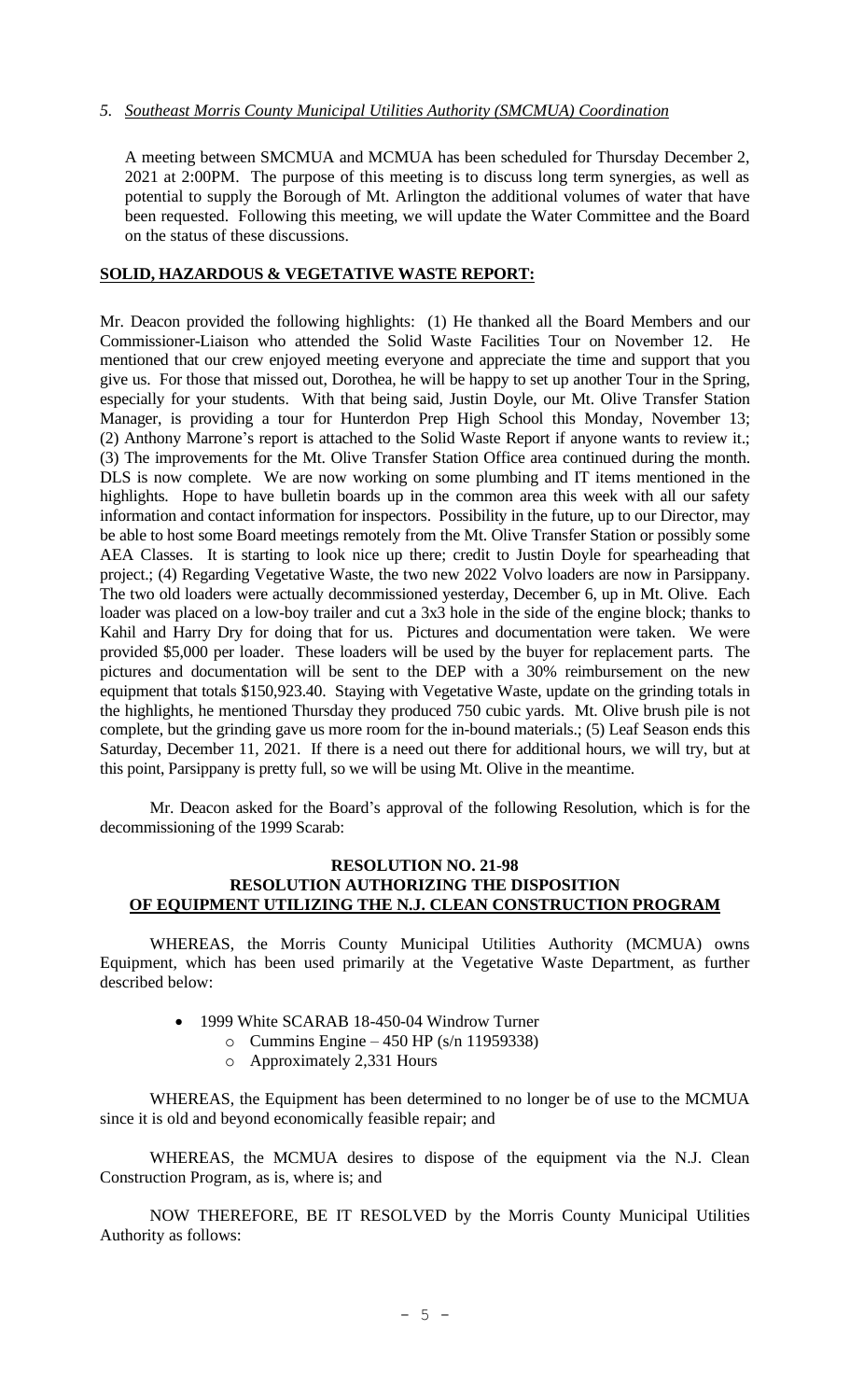- 1. The Executive Director of the MCMUA is hereby authorized and directed to dispose of the Equipment via the N.J. Clean Construction Program.
- 2. This resolution shall take effect as provided by law.

# **CERTIFICATION**

I hereby certify that the foregoing Resolution was adopted by the Morris County

Municipal Utilities Authority at the Regular Meeting held on December 7, 2021.

#### MORRIS COUNTY MUNICIPAL UTILITIES AUTHORITY

By:

Dorothea Kominos, Vice Chairwoman

ATTEST:

Marilyn Regner, Secretary

\_\_\_\_\_\_\_\_ \_\_\_\_\_\_\_

MOTION: Mr. Druetzler made a Motion to authorize Disposition of Equipment Utilizing The N.J. Clean Construction Program and Mr. Guadagno seconded the Motion.

ROLL CALL: AYES: 6 NAYES: NONE ABSTENTIONS: NONE

(6) He mentioned the passing of Mike Schaeffer. He was a Mechanic at our Curbside Division for over 12 years. Mike was a good guy and a hard worker. He is going to be missed. He also was a big Giants fan.

Mr. Druetzler mentioned that he thought the tour was very good. He spoke to our Commissioner-liaison the other day and he enjoyed it. It was a learning experience for him and for me too. He thanked James for that and all the Staff we spoke to. Mr. Deacon thanked Mr. Druetzler for the kind words on the tour. He knows our guys really enjoyed it. Mr. Gindoff expressed his appreciation for the Board Members coming out to see the Staff and the interaction between the two of us. Mr. Deacon added that it means a lot. Mr. Druetzler commented that the thing that Anthony Marrone did with the bags, he found interesting.

Mr. Deacon called on Tom Lemanowicz to give his report. Mr. Lemanowicz started off with the quarterly review we talked about. He conducted his first site visit the week of Thanksgiving. He visited both transfer stations and ended up with four pages of bullet items that need to be addressed, as well as 70 photographs. The first report will be pretty substantial. He mentioned the following: (1) The Air Pollution Control System that is set to go for 2023.; (2) Regarding the Air Pollution Control Noise Study, we are reaching out to the consultant who gave us a prior proposal to see if he can update that proposal and get that underway.; (3) With regard to the Transfer Station Stormwater Management System, James continues to send us that data so we will be ready to put that together in the Spring.; (4) Regarding the Transfer Station Permitting, Mt. Olive's permit was approved. We are doing a proposal to update the Parsippany permit. Included in that permit is going to be the result of the Noise Study, which we discussed prior, and we are also getting a proposal for a Traffic Study because we are going for a capacity expansion at Parsippany, so once that is all put together, it is going to be forwarded for approval.

Mr. Gindoff mentioned that with the additional tonnage that we have been receiving, especially since COVID started, it has been challenging with our Parsippany permit, so as we are going through re-permitting, we are looking to get a capacity expansion at that site, which entails a little more work than we typically do for permit renewals that don't propose any changes whatsoever.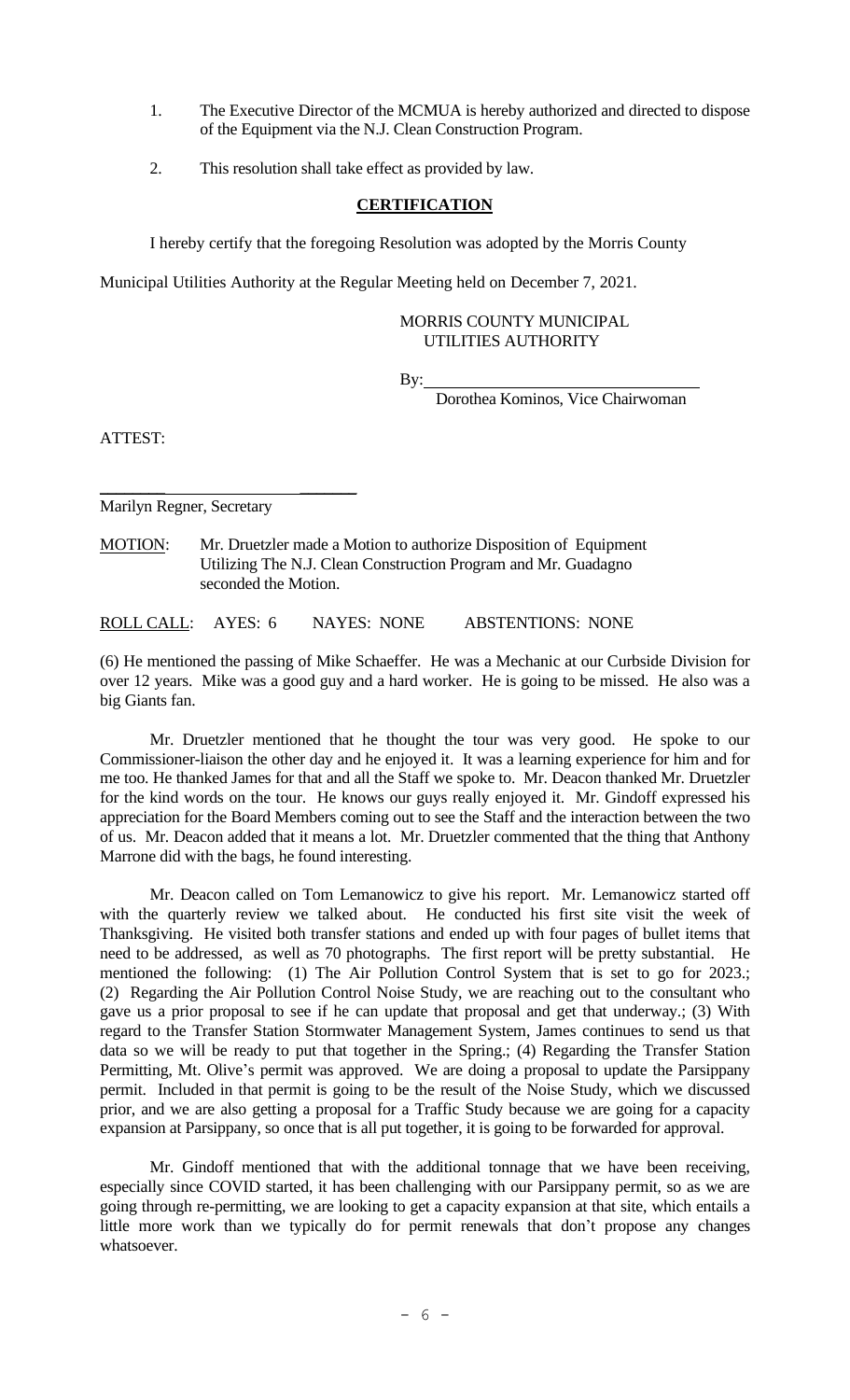(5) The Parsippany roof, about five years ago, we did work and prepared a Parsippany Transfer Station roof. We are going back into that in 2023, so that is probably going to require a new assessment to determine what is needed for that roof.; (6) Regarding the Mt. Olive Water and Sewer Connection, we were authorized this week to proceed with that basically to bring the Mt. Olive Transfer Station onto a Public Utility rather than a private well and septic system.; (7) With regard to the Tipping Floor Improvement Project, we put that off until next year because of the impasse of IDA and COVID having concern about the floor being empty and cleared in time and the weather coming in.; and (8) Regarding Emergency Exit Plans, we were authorized to proceed with that this week also, so we will be working on that.

Mr. Druetzler asked how long is the water line you are going to put in and Mr. Lemanowicz replied we are not sure exactly we where we are going to connect to it now. There is water at Lowes because of the tank back there, but as far as where we connect to the main, the issue is are we going to be able to connect anything at this point rather than the actual location, that is the next question. Mr. Druetzler asked how much does your firm charge per foot when installing a water main? Mr. Lemanowicz replied about \$200 or \$250 a foot depending on the size.

# **SOLID, HAZARDOUS AND VEGETATIVE WASTE REPORT:**

# **GENERAL ADMINISTRATIVE MATTERS**

On Friday, November 12, the MCMUA Solid Waste Operations staff hosted a tour of the two (2) transfer stations, the two (2) vegetative waste facilities, the household hazardous waste facility (HHWF), and our Curbside Division for four (4) MCMUA Board members and our Morris County Commissioner-liaison. The tour included a complete site overview by all the respective facility managers/supervisors:

- Parsippany Vegetative Waste Facility- Manager, Keith Bibeault
- HHW Facility- Manager, Anthony Marrone
- Mount Olive Transfer Station-Manager, Justin Doyle
- Mount Olive Vegetative Waste Facility- Manager, Harry Dry
- MCMUA Curbside Division/ Garage- Assistant Operations Manager, Mike Nunn (with Supervising Diesel Mechanic, Kahlil Banzon)
- Parsippany-Troy Hill Transfer Station- Manager, Brett Snyder (with Operations Manager, Bobby Ross)

MCMUA Vegetative and Hazardous Waste Specialist Anthony Marrone continued with the 2021-2022 New Jersey Recycling Certification Series (Certified Recycling Professional) through the New Jersey Rutgers Cooperative Extension- Office of Continuing Professional Education, completing his Practice and Theory Assignment # 2- Final Project. Anthony's report outlined a vegetative waste bag audit that was performed at the MCMUA Mount Olive Vegetative Waste facility on October 29. Some good information was obtained from the audited Towns which included Dover, Victory Gardens, Lincoln Park, Netcong, and Hopatcong. The audit results were then shared with these Towns, most of them expressed an interest in working together to improve our vegetative waste program and to do more in terms of education for their residents.

MCMUA Transfer Station Managers Brett Snyder and Justin Doyle, Assistant Operations Manager Mike Nunn, and Solid Waste Coordinator James E. Deacon continued with the Association of Environmental Authorities- Environmental Professional Development Academy (AEA-EPDA) into the month of December 2021. MCMUA cohorts are currently attending the six (6) week Track #2- Operations. The last two (2) Operations trainings will be held on December 8 at the Evesham MUA Woodstream Plant and on December 15 at the Two River Water Reclamation Authority. Track #3- Finance and Track #4- Human Recourses (HR) are still scheduled to take place in early 2022.

### **TRANSFER STATIONS**

**Tonnage-** The 41,052 tons accepted by the two (2) MCMUA transfer stations in November 2021 was 14.88% greater than the 35,735 tons accepted a year ago in November 2020. Bulky waste (Type 13) and construction and demolition (C&D Type 13C) continued to come in at large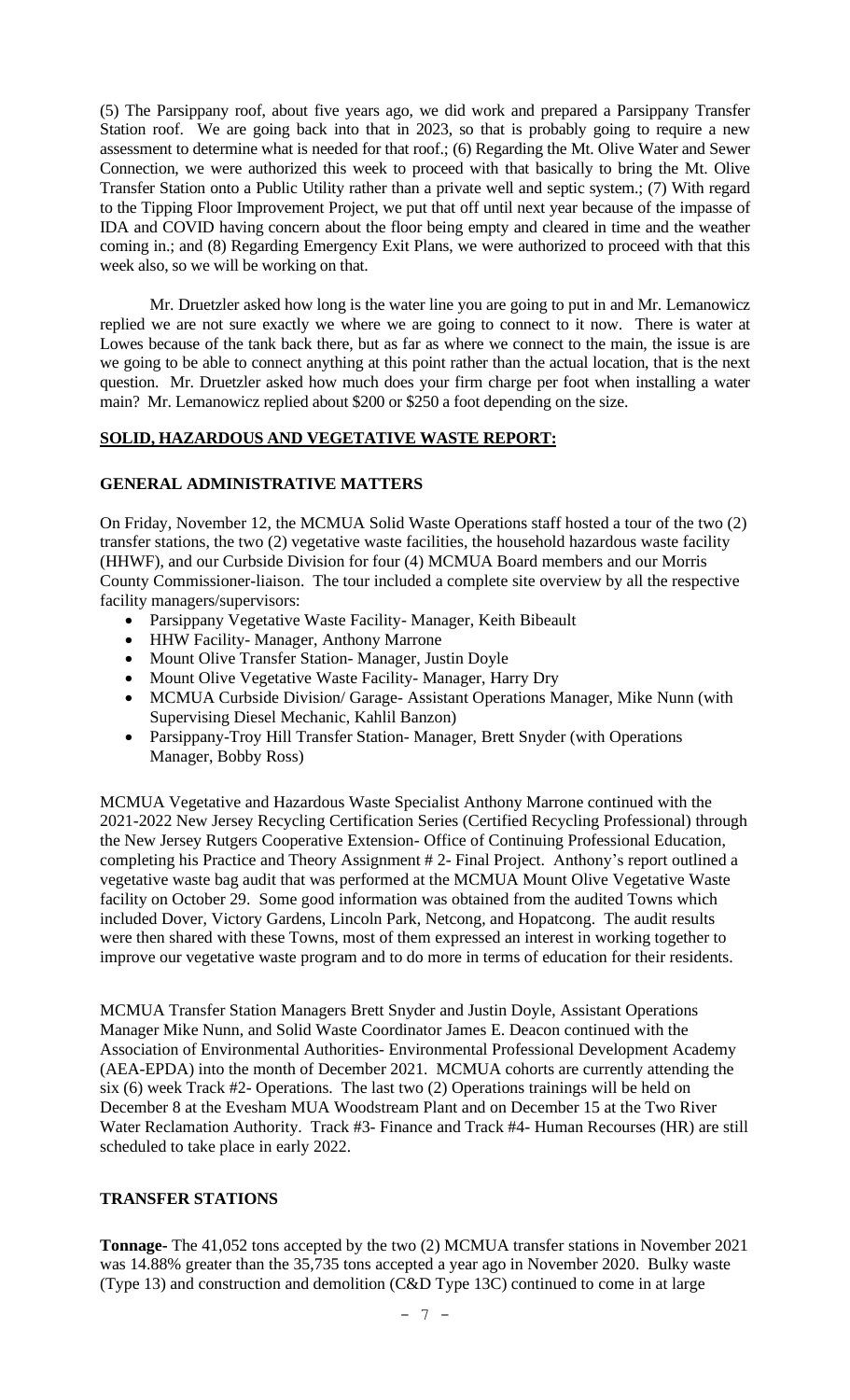volumes in November 2021 making up 35% of the waste accepted. In comparison, these materials only made up about 20% of the waste stream in 2009. Based on the actual tonnage data collected for the first eleven (11) months of 2021, it is projected that 2021 will have an annual total of 463,766 tons which would represent an 11.27% increase in tonnage over the 415,100 tons accepted in 2020. Please refer to the attached Transfer Station Disposal Report by Month for additional information.

### **November Comparison Statistics:**

Mount Olive Transfer Station: Inbound- 15,165 Tons- 1,848 Tons more than 2020 Total Customers- 3,761- 495 more than 2020 Self-Generated/ Residential Customers- 710- 8 more than 2020

(The Mount Olive transfer station is forecasted to process 13,047 more tons than 2020's totals)

Parsippany-Troy Hills Transfer Station:

Inbound- 25,886 Tons- 3,468 Tons more than 2020

Total Customers- 5,612- 928 more than 2020

Self-Generated/ Residential Customers- 396- 56 more than 2020

(The Parsippany transfer station is forecasted to process 35,619 more tons than 2020's totals)

**Transfer Station Site Improvements-** DLS Maintenance and Construction, LLC (DLS) completed the primary office improvements at the Mount Olive transfer station on Friday, November 26 with completion pending a few punch list items. This project was delayed by Hurricane Ida, with other related emergencies coming up for DLS. DLS replaced all of the transfer station office windows, installed brand new flooring, completed all the wall patching and repairs that occurred during the spray insulation project, and completed the final painting and floor molding of the offices (4), large conference room (1), bathrooms (2), and the main reception/lobby area. The MCMUA Operations staff had also replaced all of the old, stained, and/or damaged ceiling tiles and the tile tracks throughout the office area. MCMUA staff will now work with County IT and their contractor Connectek, LLC, to run County network Cat 6 cable "drops" into all the offices. Connectek will also assist in moving all the network MDF panels into one protected central location in the common area closet. MCMUA staff has also requested quotes for the two (2) bathrooms within the Mount Olive offices. Repairs are needed for a slow leak, and replacement of new fixtures and toilets.

Above Ground Storage Tanks (AGST) Diesel Fuel- replacement of the 4000 gallon holding tanks and the pumping system at both MCMUA transfer stations- T.R. Weniger, Inc. installed the new fuel pumps at both stations on Friday, November 19. T.R. Weniger, Inc. then responded back out to both stations on November 29 to make an improvement with new pressure gauges and cooper pipe, serving as an overflow that directs fuel back into the tank. With this project now complete, the MCMUA staff has designed proper safety signage to be posted at each station's fueling area and will perform in-house training along with J.P. Mascaro and Sons staff that utilize this equipment.

**Professional Engineering Services-** As mentioned by Alamio Project Manager Thomas Lemanowicz during the November 9 Board meeting, Alamio Engineering will be working with MCMUA staff regarding repair oversite connected to the damages caused during the solid waste emergency, which have greatly affected the facilities over the last few months. The MCMUA continues to work with J.P. Mascaro and Sons management on these repairs and improvements, some requiring professional review, planning, and final approval. Alamio Engineering also started the periodic facility review of both stations on Thursday, December 2. These site inspections will now be performed on a quarterly basis, reporting items that need to be addressed and recording a status of the items that may be noted in previous reports. Details from the December 2 site inspections will be provided by Alaimo Engineering during the December 7 Board meeting.

**Transfer Stations Accumulation of Solid Waste Issues-** J.P. Mascaro and Sons continues to use their approval for the additional highway weight capacity from 80,000 pounds to 90,000 pounds in the efforts to fulfill the requirements of the contract- keeping the tipping floors clear of waste daily and the removal of loaded transfer trailers within 24 hours. Mascaro has increased their pool of CDL drivers and provided additional trailers for hauling waste to the permitted landfill.

- 8 -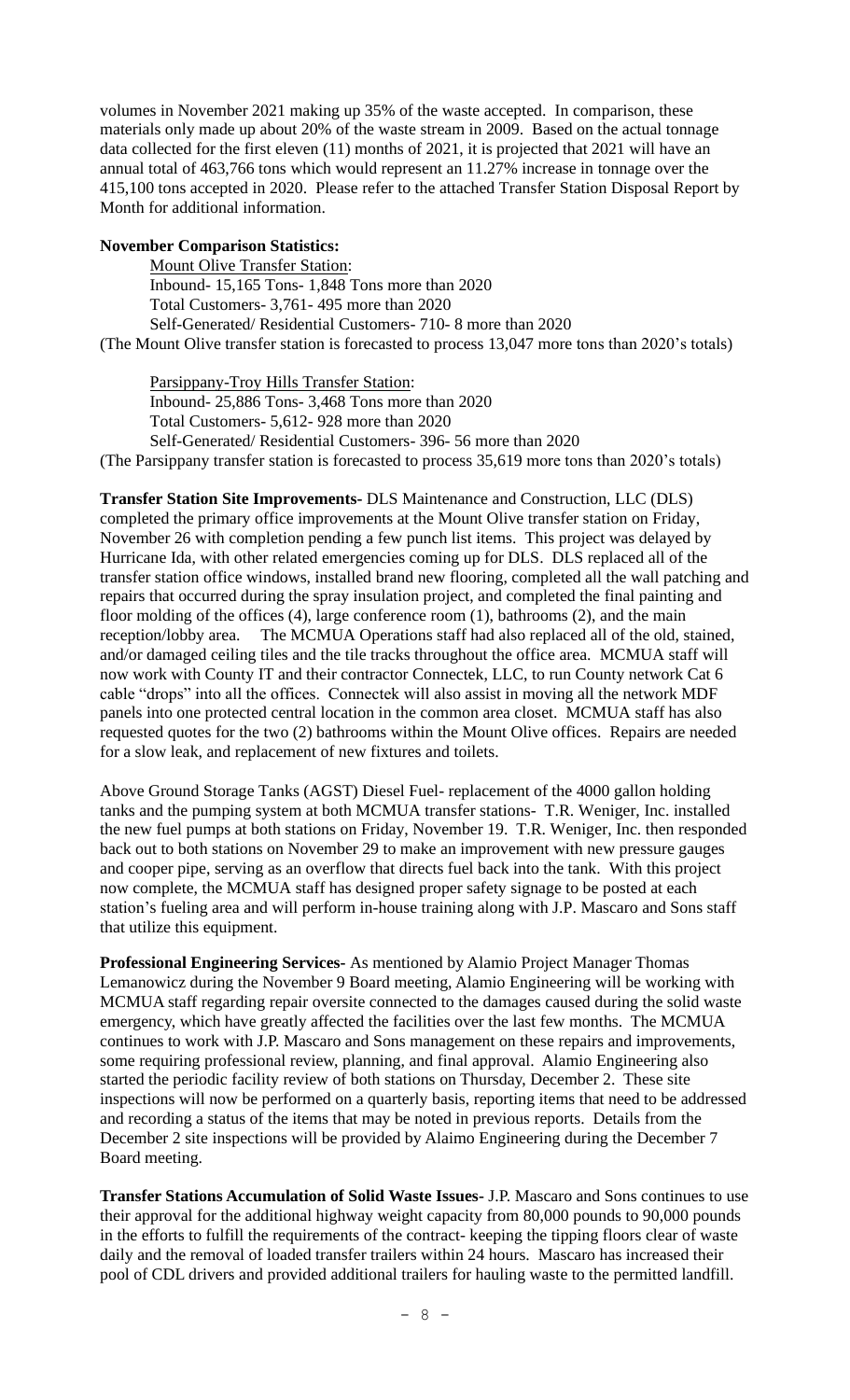Monthly virtual Operations meetings continue with Mascaro managers for needed improvements with communication. Documented damages from the solid waste emergency are sent to Mascaro managers and are being addressed based on priority. J.P. Mascaro and Sons is currently working on their contingency plan when dealing with the increased "peak" periods or "unexpected circumstances" during the contract. This had been mentioned and requested during the October 5 virtual meeting with Mascaro management and Counsel.

# **HOUSEHOLD HAZARDOUS WASTE (HHW) MANAGEMENT**

**Program Participation-** The MCMUA HHW one-day drop-off event program was completed for 2021 on Saturday, October 23, with the four (4) different events servicing a total of 2,797 vehicles. The MCMUA staff will now begin the planning and scheduling process with hazardous waste contractor, Maumee Express Inc. (MXI), for four (4) events in 2022.

In November 2021, the permanent household hazardous waste facility (HHWF) located at the MCMUA Mount Olive transfer station had a total of 223 serviced appointments, which included 200 Morris County residents, 7 VSQG/small businesses, and 16 out-of-Morris County residents. MCMUA's 2021 totals now equal 2,776 serviced appointments, 2,502 of those appointments being Morris County residents.

The MCMUA HHW facility staff will be working with a new used cooking oil recycling company, Loeffel's Waste Oil Service, LLC out of Sparta, New Jersey. Loeffel's has replaced the 55 gallon metal drums with a staged 100 gallon tote container on wheels, for easier pump out recoveries, requiring no lifting. All the invoicing will now be electronic for needed pickups. Once the cooking oils are removed, the MCMUA will immediately be emailed the job ticket.

### **VEGETATIVE WASTE MANAGEMENT**

Additional vegetative waste flow information can be found in the Vegetative Waste Report, which will be provided to the MCMUA Board for the December 7 meeting.

**Heavy Equipment-** The two (2) new 2021 Volvo L110H wheel loaders purchased for the Parsippany facility were delivered direct on Tuesday, November 9. The NJDEP Division of Air Quality, Bureau of Mobile Source, through the New Jersey Equipment Modernization Program (NJEMP), will be reimbursing the MCMUA 30% on the replacement equipment which will total \$150,923.40. The MCMUA Operations staff and Curbside mechanics decommissioned both the 2004 Volvo L70E (MUA- L6) front end loader and the 1999 Volvo L120C (S99-L1) front end loader within the confines of the Mount Olive compost facility on Monday, December 6. Pictures and proper documentation were taken as proof for the NJDEP. Further details on this decommissioning project will be presented during the December 7 Board meeting.

Tub grinding services took place on November 30 and December 2 to process the large brush pile currently staged at the Mount Olive/Camp Pulaski facility. A total of 824 cubic yards (CY) of brush was processed on November 30 alone, and an additional 800 CY on December 2. MCMUA staff has also contacted Parsippany-Troy Hills Township Forestry Division through our inter-governmental shared agreement for grinding services of the class B materials (logs) in Mount Olive. This will more than likely occur in the beginning of 2022.

Through Resolution #21-94 approved by the Board at the November 9 meeting, the MCMUA will be purchasing a new Komptech Americas Topturn X5000 windrow turner through the State's Sourcewell Contract. As a reminder to the Board, this equipment will replace the older 1999 Scarab windrow turner in Mount Olive and will be shared between the two (2) vegetative waste facilities. Resolution #21-95 permitted the MCMUA to enter the NJDEP NJEMP reimbursement used for the front end loaders. The maximum NJDEP reimbursement of 30% compensation amount is \$164,171.70. The reimbursement program remains based on the decommissioning of the oldest of the MCMUA's current Scarab windrow turners, which is the 1999 Scarab staged in Mount Olive. The arrival of the new Komptech Americas Topturn X5000 windrow turner is slated for March of 2022.

**MCMUA Vegetative Waste Recycling Facility Leaf Season-** Starting on Saturday, October 23 and ending on Saturday, December 11, the MCMUA has continued its extended operating hours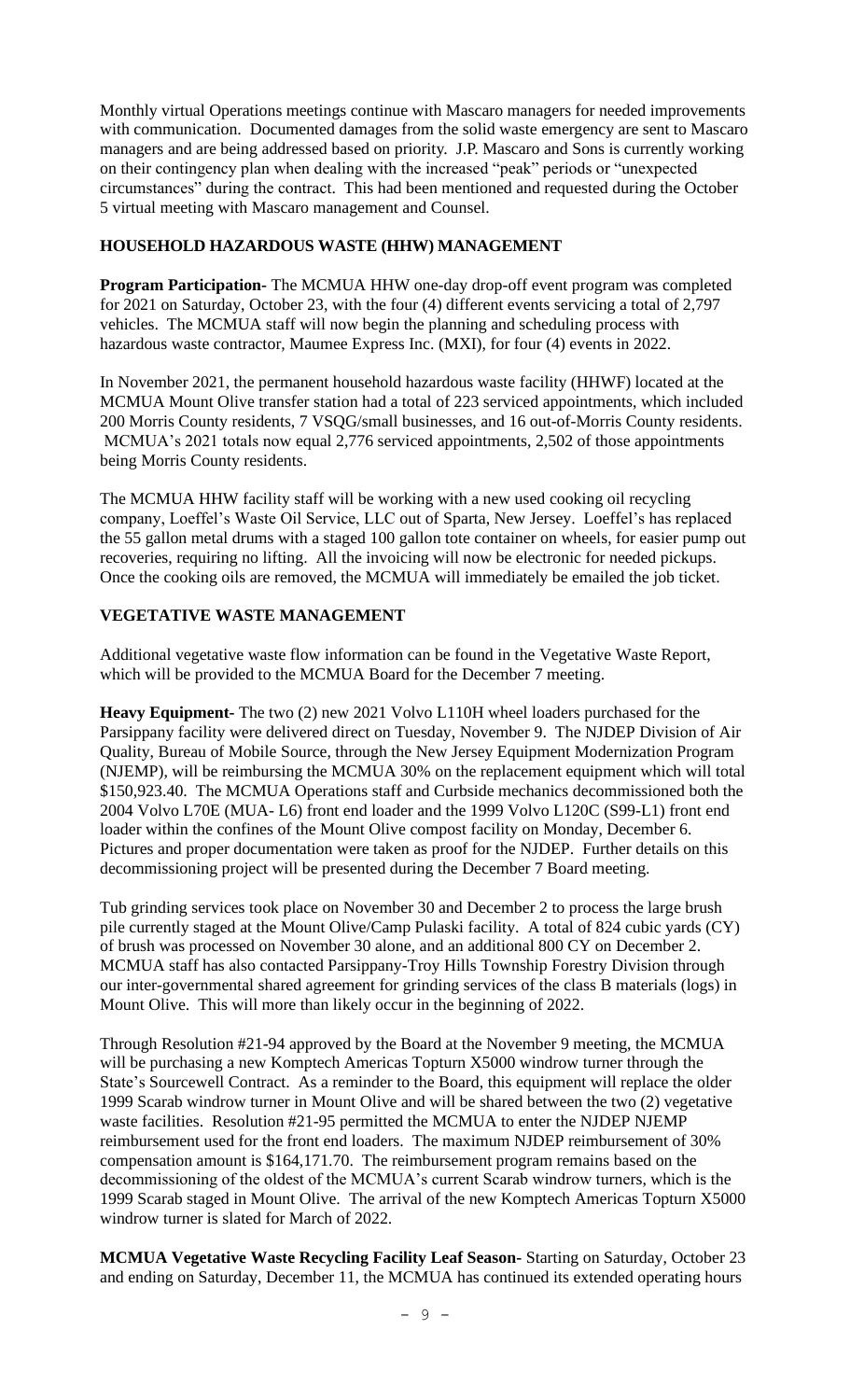for the Parsippany vegetative waste facility. The leaf season hours begin at 7:00 AM until 12:00 PM and 1:00 PM until 4:00 PM, Monday to Friday, and 7:00 AM until 12:00 PM and 1:00 PM until 3:00 PM on Saturdays, and closed Sundays. As conducted in the past, if additional drop-off hours are needed by municipal workers, MCMUA staff will work closely to provide access to the Parsippany site as dictated by the changing leaf collection patterns. Municipalities have already started to take advantage of these extended hours as incoming leaves have considerably increased over the last few weeks of November 2021.

**Outbound Vegetative Materials Marketing-** Naturcycle worked with the MCMUA to design a new Compost Brochure that has been finalized and ready for printing. Naturcycle and the MCMUA also had initial discussions about food scrap composting, generating a proposal for MCMUA to consider. Naturcycle has communicated with NJ DEC to determine next steps. Further discussion with MCMUA is planned for early December 2021.

Some MCMUA/Naturcycle joint projects for the Board:

- Belmont Park Arena, approximately 1,000 cubic yards (CY) of screened compost from Parsippany approved for use in engineered soil. The project start has been delayed.
- Wetland NY DOT soil project, approximately 500 CY of screened compost to be used in engineered soil. The project start has been delayed.
- New York City Parks project- McCarey Landscaping is ordering 350 CY of screened compost from the Parsippany facility for a planting mix. Approximately 350 CY total, with McCarey Landscaping picking up about 105 CY in October 2021. The remainder is currently being scheduled.
- Naturcycle is beginning additional sales calls for Mount Olive's OMRI listed compost to build demand for Spring 2021. Naturcycle also still plans to purchase over 1,000 yards of screened material for various soil projects.

# **RECYCLING REPORT:**

Ms. Sweedy reported the following: (1) The preliminary rate for single stream for the month of November is +\$54.45 per ton. This is a decrease of \$18.36 per ton from last month's rate of \$72.81 per ton and is around the value we were receiving in July and August. With the exception of steel, all commodities which typically fluctuated moved downward in value in November compared to October. For the year, going from a low of paying \$44.03 per ton in January to a high of getting paid \$76.69 per ton in September, and then the decrease to November's falling value of \$54.45 per ton, the average for the last 11 months is +\$19.44 per ton for single stream.; (2) Finally, the Morris County MUA has an RFP advertised requesting proposals for the services to process and market recyclable materials starting on January 26,  $2022$  when the current agreement with Republic Services expires. The proposals are due on December 14. 2021 with award expected at the January meeting.; and (3) Gave update on two of our curbside towns with regard to new agreements for curbside collection, transportation, marketing services for 2022. The Town of Boonton went out to bid for Curbside Recycling Collection and Recycling Depot Services. Staff attended the bid opening on December 1. There were no other bids submitted. Staff received word from the Municipal Administrator that the Shared Services Agreement with the Morris County MUA was being considered and would most likely be approved at the next Town Council meeting on December 20. Mine Hill Township is the other municipality whose curbside recycling agreement is up for renewal. We received a resolution and they have signed the Agreement. The collection day was changed from every other Monday to every other Wednesday. A resolution regarding the Shared Services Agreement with Mine Hill Township will be presented in a moment.

Ms. Sweedy explained that the first two resolutions that she will be reading are with regard to the purchase of a pick-up truck. Last month a resolution passed to purchase a pick-up truck, but unfortunately the time frame lapsed and the MUA was unable to make that purchase; therefore, the first of the two resolutions is to rescind the resolution passed in November and the second resolution is to approve the purchase of the pick-up truck.

Ms. Sweedy asked for the Board's approval of the following Resolutions: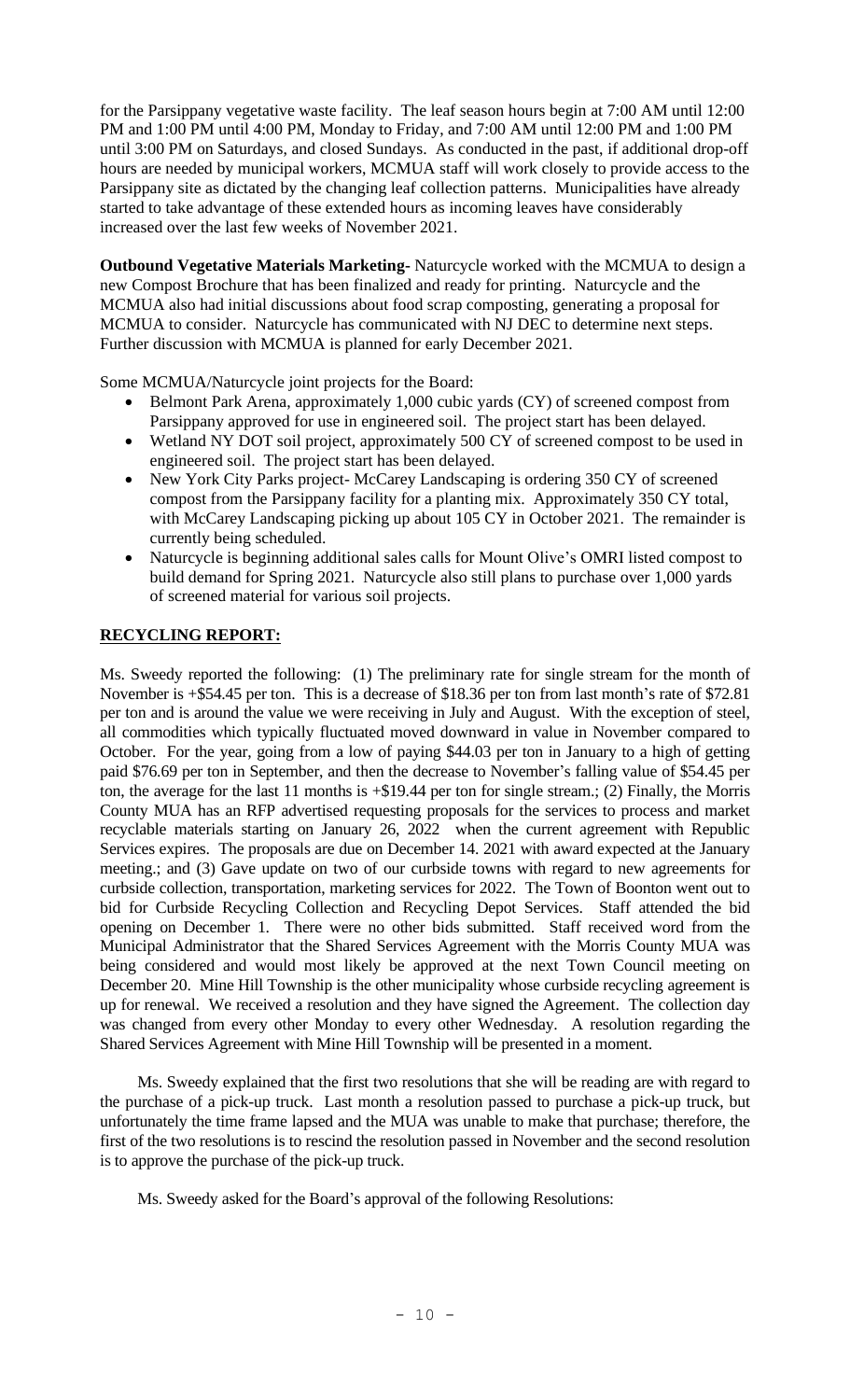#### **RESOLUTION NO. 21-99 RESCINDING RESOLUTION NO. 21-96**

**WHEREAS,** the Morris County Municipal Utilities Authority Board previously authorized the acquisition of one (1) Ford F250 for a total cost of \$35,030.00 from Beyer Ford via the State of New Jersey Cooperative Purchasing program; and

**WHEREAS,** the vehicle the MCMUA desired to purchase is no longer available for order; and

**WHEREAS,** the MCMUA desires to rescind Resolution No. 21-96 for the purchase of one (1) Ford F250; and

**NOW THEREFORE BE IT RESOLVED** by the Morris County Municipal Utilities Authority, in the County of Morris, State of New Jersey, as follows:

- 1. Resolution No. 21-96, authorizing the purchase of one (1) Ford F250 in the total amount of \$35,030.00 from Beyer Ford via the State of New Jersey Cooperative Purchasing program.is hereby rescinded.
- 2. This Resolution shall take effect immediately. .

# **CERTIFICATION**

I hereby certify that the foregoing Resolution was adopted by the Morris County

Municipal Utilities Authority at the Regular Meeting held on Tuesday December 7, 2021.

# MORRIS COUNTY MUNICIPAL UTILITIES AUTHORITY

By:\_\_\_\_\_\_\_\_\_\_\_\_\_\_\_\_\_\_\_\_\_\_\_\_\_\_\_\_\_\_\_\_\_\_\_

Dorothea Kominos, Vice Chairwoman

ATTEST:

\_\_\_\_\_\_\_\_\_\_\_\_\_\_\_\_\_\_\_\_\_\_\_\_\_\_\_\_\_\_ Marilyn Regner, Secretary

MOTION: Mr. Barry/Hudzik made a Motion to Adopt Resolution No. 21-99 To Rescind Resolution No. 21-96 and Mr. Guadagno seconded the Motion.

ROLL CALL: AYES: 6 NAYES: NONE ABSTENTIONS: NONE

### **RESOLUTION NO. 21-100**

# **RESOLUTION OF THE MORRIS COUNTY MUNICIPAL UTILITIES AUTHORITY AUTHORIZING THE USE OF A STATE PURCHASING CONTRACT FOR BEYER FORD**

**WHEREAS**, the Morris County Municipal Utilities Authority, pursuant to N.J.S.A. 40A:11-12 and N.J.A.C. 5:34-7.29 et seq. may, by Resolution and without advertising for bids, purchase any goods or services through the State of New Jersey Cooperative Purchasing program which has been approved by the Director of the Division of Local Government Services; and

**WHEREAS,** the MCMUA has the need on a timely basis to purchase goods or services utilizing State contracts; and

**WHEREAS,** the MCMUA intends to enter into contract with the following Referenced State Contract Vendor through this resolution and a properly executed contract, which shall be subject to all conditions applicable to the current State contracts;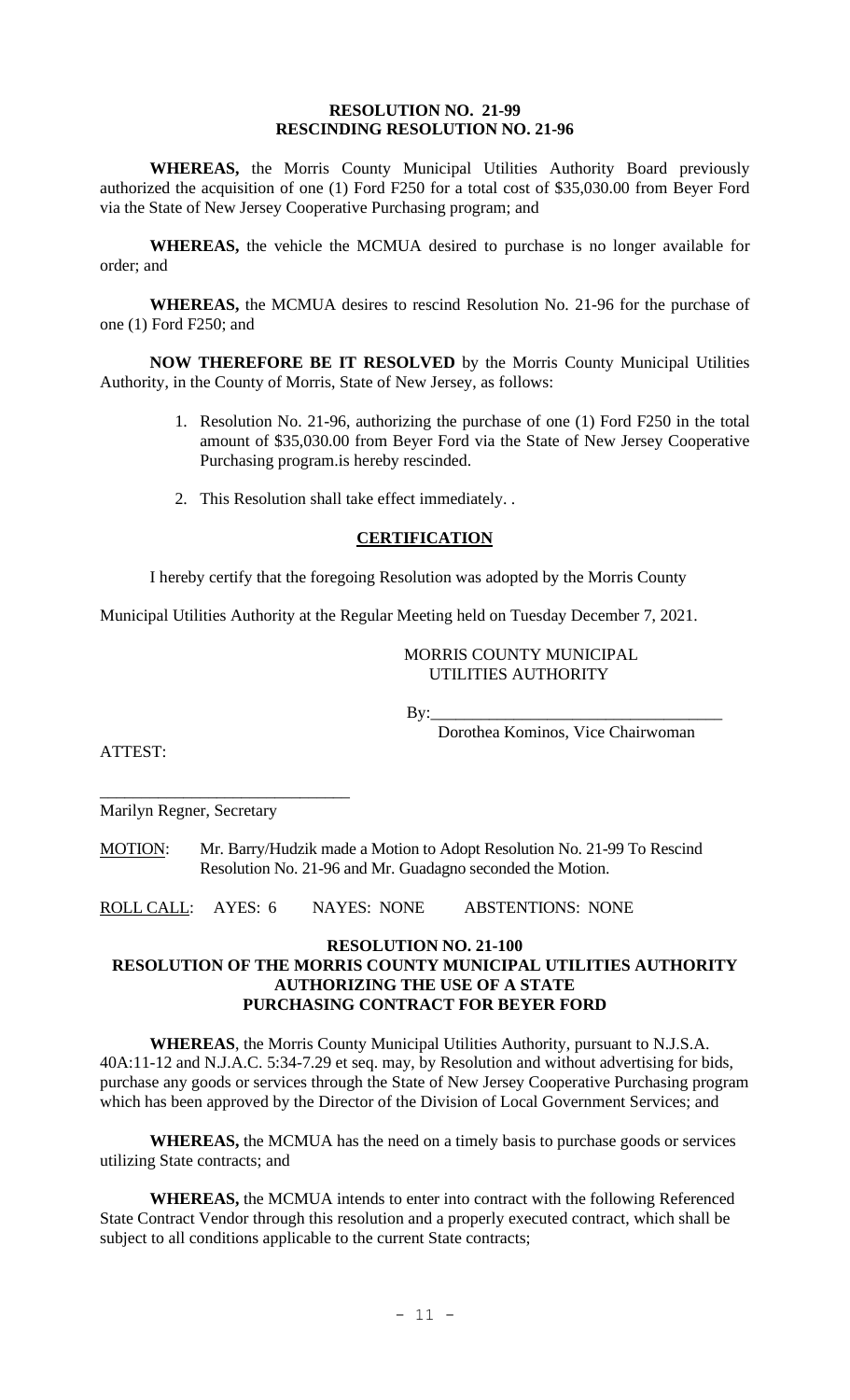| Vendor     | State Contract # | Equipment             | 2021 Budgeted |
|------------|------------------|-----------------------|---------------|
|            |                  |                       | Amount        |
| Bever Ford | 88727/T2100      | Ford F <sub>250</sub> | \$44,760.00   |

**NOW, THEREFORE, BE IT RESOLVED**, by the Morris County Municipal Utilities Authority, in the County of Morris, State of New Jersey, as follows:

1. The Executive Director and the Qualified Purchasing Agent to purchase the above referenced Ford F250 from Beyer Ford, an approved New Jersey State Contract Vendor, subject to all conditions of the individual State contract; in an amount not to exceed \$44,760.00.

2. Pursuant to N.J.A.C. 5:30-5.5(b), the certification of available funds, shall either certify the full maximum amount against the budget at the time the contract is awarded, or no contract amount shall be chargeable or certified until such time as the goods or services are ordered or otherwise called for prior to placing the order, and a certification of availability of funds is made by the Treasurer; and

3. The duration of the said contract between the MCMUA and the Referenced State Contract Vendor shall be from **December 7, 2021** to **January 31, 2022.**

 4. The MCMUA's Executive Director, staff and consultants are authorized to take all necessary and appropriate actions to effectuate the terms of this Resolution.

5. This Resolution shall take effect immediately.

#### **CERTIFICATION**

I hereby certify that the foregoing Resolution was adopted by the Morris County

Municipal Utilities Authority at the Regular Meeting held on Tuesday December 7, 2021.

#### MORRIS COUNTY MUNICIPAL UTILITIES AUTHORITY

By:\_\_\_\_\_\_\_\_\_\_\_\_\_\_\_\_\_\_\_\_\_\_\_\_\_\_\_\_\_\_\_\_\_

Dorothea Kominos, Vice Chairwoman

ATTEST:

Marilyn Regner, Secretary

\_\_\_\_\_\_\_\_\_\_\_\_\_\_\_\_\_\_\_\_\_\_\_\_\_\_\_\_\_\_

MOTION: Mr. Guadagno made a Motion to Authorize The Use Of A State Purchasing Contract For Beyer Ford For 2021 and Mr. Hudzik seconded the Motion.

ROLL CALL: AYES: 6 NAYES: NONE ABSTENTIONS: NONE

**RESOLUTION NO. 21-101**

# **RESOLUTION AUTHORIZING THE EXECUTION OF AN AGREEMENT PROVIDING FOR CURBSIDE COLLECTION, TRANSPORTING, AND MARKETING OF RECYCLABLE MATERIALS BETWEEN THE MORRIS COUNTY MUNICIPAL UTILITIES AUTHORITY AND THE TOWNSHIP OF MINE HILL COMMENCING ON OR ABOUT JANUARY 1, 2022**

WHEREAS, the provisions of the "New Jersey Statewide Mandatory Source Separation and Recycling Act," (N.J.S.A. 13:1E-99.11 et al.) (the "Act"), require every municipality in this State to provide for the source separation and recycling of marketable materials generated from residential premises within its jurisdiction; and

WHEREAS, pursuant to the Act, the Township of Mine Hill has adopted and enforces a mandatory source separation ordinance for Recyclable Materials; and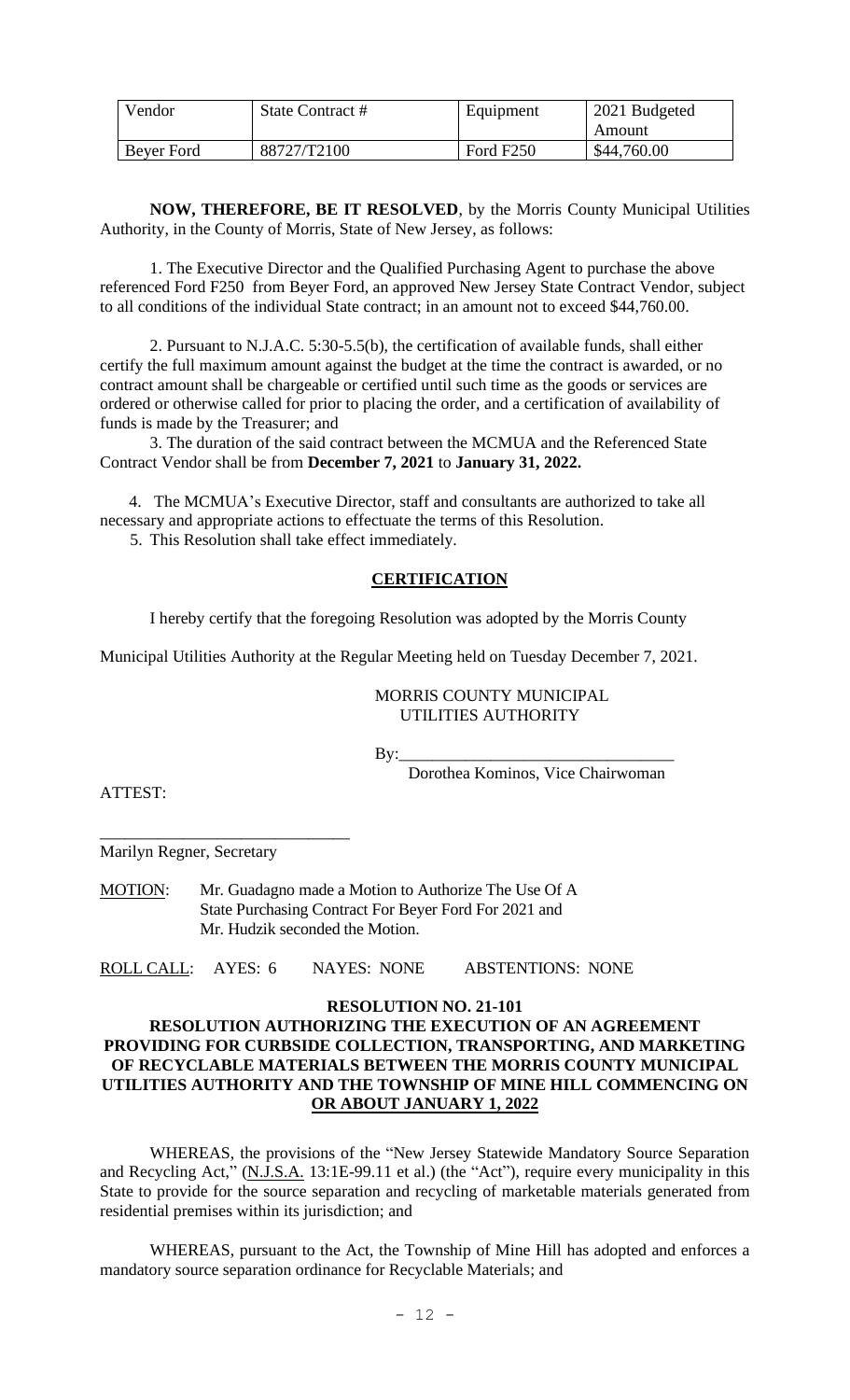WHEREAS, the Morris County Municipal Utilities Authority (MCMUA) desires to assist municipalities in meeting their recycling goals by providing curbside pick-up and a convenient outlet for disposal of recyclables; and

WHEREAS, pursuant to the Municipal and County Utilities Authority Law N.J.S.A. 40:14B-1 et seq., the MCMUA may enter into contracts with municipalities for the provision of recycling services; and

WHEREAS, the MCMUA is authorized as a local unit pursuant to the Uniform Shared Services and Consolidation Act, N.J.S.A. 40A:65-1, (L.2007, c.63, s.2.), to enter into a contract with any other local unit to provide or receive any service that each local unit participating in an agreement is empowered to provide or receive in its own jurisdiction; and

WHEREAS, the marketing of recyclable materials recovered through a recycling program is exempt from public bidding requirements of the Local Public Contracts Law, N.J.S.A. 40A:11-5(1)(s); and

WHEREAS, pursuant to  $N.J.S.A.$  40A:65-4(a)(3)(b), any agreement entered into pursuant to this section shall be filed, for informational purposes, with the Division of Local Government Services in the Department of Community Affairs, by the Municipality, pursuant to rules and regulations promulgated by the director; and

WHEREAS, pursuant to  $N.J.S.A.$  40A:65-5(c), the agreement shall take effect upon the adoption of appropriate resolutions by all the parties thereto, and execution of agreements authorized thereunder as set forth in the agreement; and

WHEREAS, the MCMUA and the Township of Mine Hill desire to enter into a new agreement to provide for the curbside collection and marketing of recyclable materials commencing January 1, 2022 for one (1) year until December 31, 2022.

NOW THEREFORE, BE IT RESOLVED by the Morris County Municipal Utilities Authority as follows:

- 3. The Executive Director is authorized to execute said Agreement in substantially similar form as that on file in the office of the MCMUA.
- 4. This contract is awarded without competitive bidding pursuant to N.J.S.A. 40A:11- 5(2) and N.J.S.A. 40A:11-5(1)(s) of the Local Public Contracts Law.
- 3. The MCMUA's staff and consultants are hereby authorized to take all other actions necessary or desirable to effectuate the terms and conditions of this Resolution.
- 4. This Resolution shall take effect as provided by law.

# **CERTIFICATION**

I hereby certify that the foregoing Resolution was adopted by the Morris County

Municipal Utilities Authority at the Regular Meeting held on December 7, 2021.

# MORRIS COUNTY MUNICIPAL UTILITIES AUTHORITY

By:

Dorothea Kominos, Vice Chairwoman

ATTEST:

Marilyn Regner, Secretary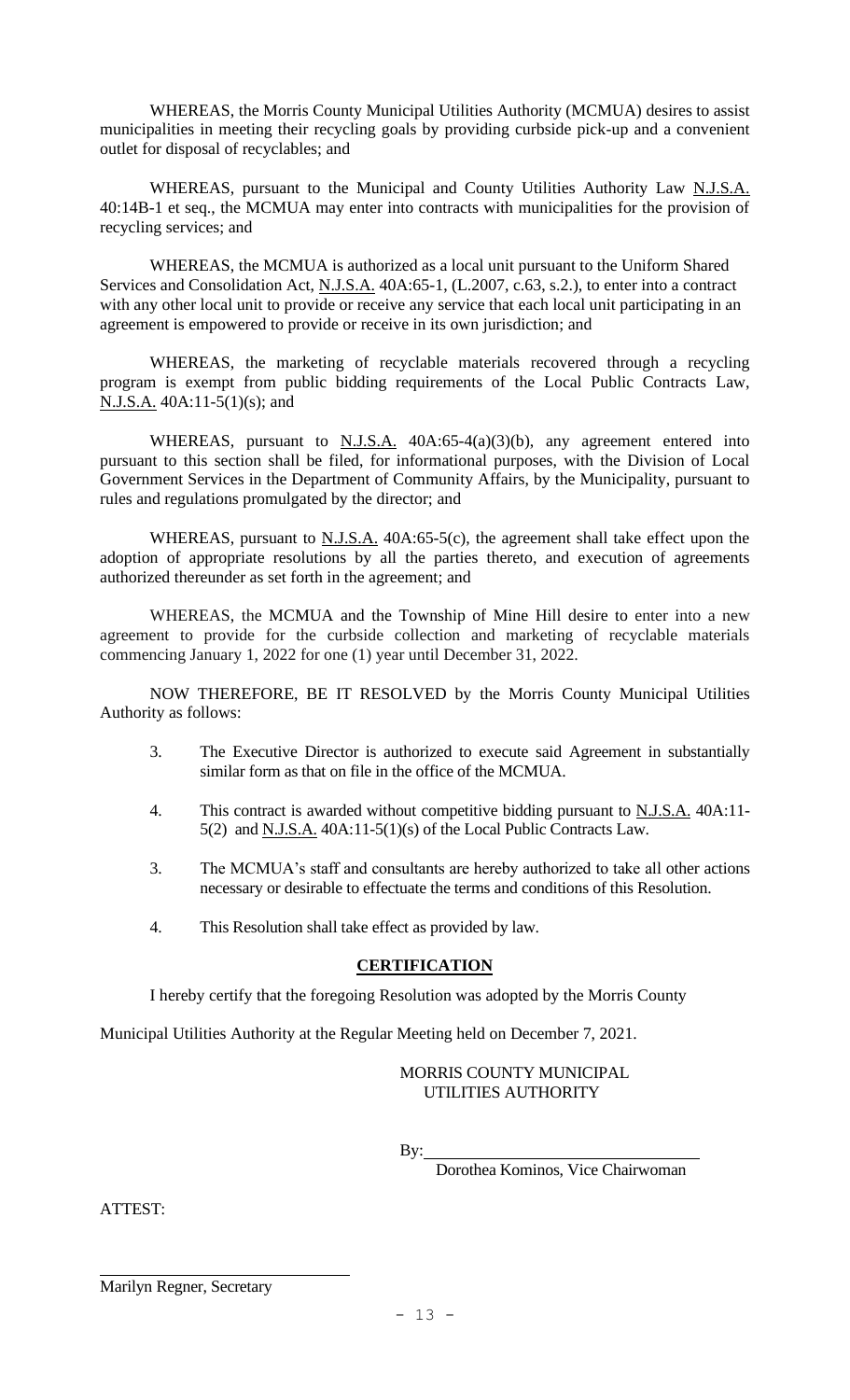MOTION: Mr. Hudzik made a Motion to Authorize The Execution Of An Agreement Providing For Curbside Collection, Transporting, And Marketing Of Recyclable Materials Between The Morris County Municipal Utilities Authority And The Township of Mine Hill Commencing On Or About January 1, 2022 and Mr. Barry seconded the Motion.

ROLL CALL: AYES: 6 NAYES: NONE ABSTENTIONS: NONE

# **RECYCLING REPORT:**

**Tonnage and Value** – The October 2021 Republic statement was finalized in the amount of \$94,256.13. The per ton rate for single-stream was positive \$72.39, a decrease of \$4.33 in comparison to the rate of \$76.72 received in September 2021. The preliminary rate for singlestream will be provided to the Board at the December meeting. **Curbside Contract Proposals & Resolutions**

# Town of Boonton

On 11/5/2021, staff obtained and reviewed a copy of the Bid, for recycling collection services, from the Town of Boonton. Staff attended the bid opening on 12/1/2021 at which the Town received no submittals.. The town was looking for curbside recycling collection on Wednesdays (currently they receive collection every-other Thursday from the MCMUA). The MCMUA had previously provided a proposal to the Town to it planning on accepting bids. As of the writing of this report it is still uncertain what the Town will do.

# Mine Hill Township

On 11/16/2021, staff sent an email to Marcie Istvan, Mine Hill Township Municipal Clerk and Kate Haroldson, Mayor's Assistant, requesting confirmation that the agreement would be renewed. On 11/17/2021, Marcie replied that the agreement was schedule to be approved at the next Council meeting.

Staff received an email from Mine Hill Township Mayor Sam Morris on 12/1/21, requesting that the Shared Service agreement for curbside recycling collection services become effective 1/1/2022 and asked for a revision from a 5-year contract to a 1-year contract. A resolution will be presented at the December Board meeting for Board's consideration and approval. With this new agreement, Mine Hill will be moving collection from a very busy 3-town Monday for the MCMUA to a more manageable Wednesday pickup.

A resolution to rescind Resolution No. 21-96, that was passed at the November Board meeting, for the use of a State Purchasing Contract for Beyer Ford, to purchase an F250 pickup truck, will be presented for Board approval. Unfortunately, the timeframe allotted for this purchase expired and was void by the time we tried the exercise this purchase.

To correct this purchasing matter, resolution for the use of a revised State Purchasing Contract for Beyer Ford, to purchase an F250 pickup truck, will be presented for Board consideration and approval at the December meeting.

The Marketing of Single/Dual Stream Recyclables request for quotations was issued on November 24, 2021 with submissions due on December 14, 2021. It is anticipated the Board will take action on the submissions at the January 2022 meeting. The current 1-year contracts with ReCommunity to recycle the MCMUA's single and dual stream recyclables expire on January 25, 2022. The new RFP uses the same index-based pricing model of the existing contracts but adds the option to award these contracts for 5-year terms in addition to 1-year terms, at the discretion of the MCMUA.

### **Recycling Inspections & Education**

On 11/3/2021, staff attended the New Jersey WasteWise webinar, with host Steve Rinaldi, NJ WasteWise Business Network Chairman. The speakers were: Theresa Andrejac Loux, Technical Director, Aero Aggregates North America; Liz Sweedy, Morris County Recycling Coordinator; Bill Schlenger, Director of Purchasing, Marcal Company; Dr. Nadereh Afsharmanesh, Vice President of Sustainability and Education, ECOS (Earth Friendly Products).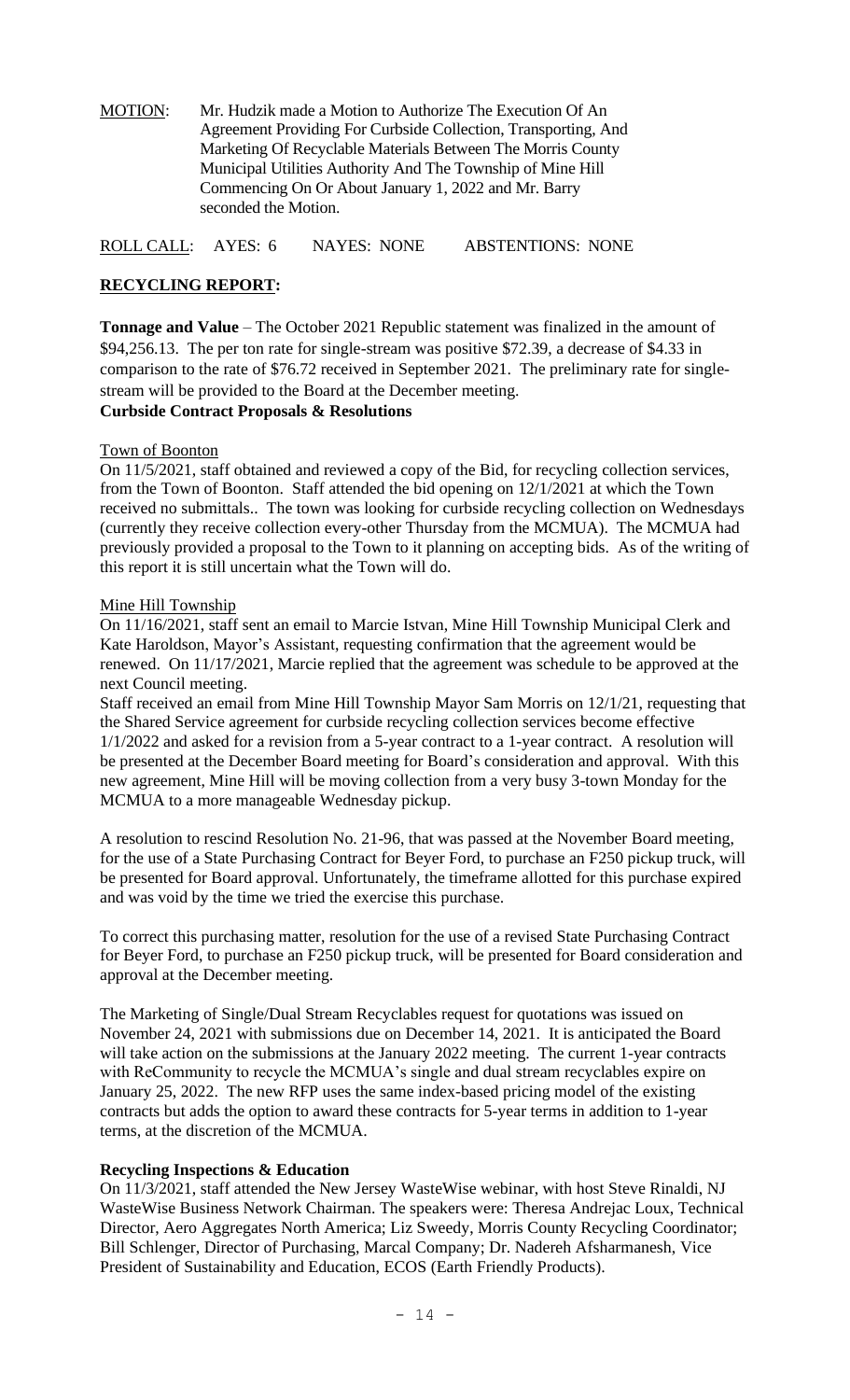Liz Sweedy, gave a presentation on the successful school recycling inspection and education program the MCMUA began in 2019. She provided a detailed synopsis of the program. Liz said inspections uncover facts and flaws, which are used to educate the school about proper recycling.

On 11/3/2021, staff attended the virtual Whippany River Watershed Action Committee (WRWAC) meeting and presentation by Southeast Morris MUA on the Revised Lead & Copper Rule: Understanding What the Revisions Mean to Water Systems and Their Consumers, with Guest Presenters Clare Peragine and Drew Saskowitz.

On 11/5/21, staff spoke with Mike Drury, Morris County Buildings & Grounds, regarding the contaminated load (recyclables in plastic bags) that was recently brought to Republic Services from the recycling compactor at the Morris County Administration Building. Mike said he spoke to the cleaning staff and told them (reminded them again) that plastic bags are unacceptable and all recyclables must be loose in the compactor unit. Staff also discussed the problem of employees mixing trash and recyclables in their desk-side recycling bins. Mike will provide the MCMUA's single-stream flyers (acceptable and unacceptable) to all department heads at the Schuyler complex and request they be distributed to employees.

On 11/9/2021, staff accepted a request from Dom D'Altilio, Rutgers Certification Series, to be a presenter on 4/13/2021. The topic for the virtual class will be Morris County's procedure for inspections/education at multi-family dwellings (complexes).

On 11/15/21, staff conducted recycling inspections at three schools in Florham Park Borough.

- Briarwood Elementary School: food waste, plastic bags and plastic film in recycling dumpster
- Brooklake Elementary: plastic laminating pouches, tissues, napkins, paper plates and cups in recycling dumpster; lid on dumpster not closed (allowing moisture/rain/snow inside dumpster)
- Ridgedale Middle School; Wax paper wrapping, plastic straps from boxes in recycling dumpster; lid on dumpster not closed (allowing moisture/rain/snow inside dumpster) Staff emailed inspection results and recommendations to Phil Infantalino, Facilities Director of

Building and Grounds for the Florham Park Borough School District.

On 11/16/21, staff received a call from Chris Nowell, a teacher at Dover High School. Chris has been an advocate of recycling at the school for years. Staff has worked with him, the faculty and custodial staff serval times to improve recycling at the Dover School District schools. Chris was concerned because he noticed that paper from the classrooms (which is mandated to be recycled) was being put into the trash. He contacted the school facilities director and was unable to resolve this issue through that department.

On 11/17/2021, staff spoke with Mr. Abraham, from IWS/Action Carting, about the lack of paper recycling at Dover High School. Staff asked to speak to the school's account manager, but he said that he would contact the school because he did not want to get a notice of violation at the transfer station, or a fine from the Morris County Office of Health Management. He was well versed in Morris County's Solid Waste Management Plan and the value of fiber. He called back and said that he spoke with the Director of Facilities' secretary, Vivian Rodriguez. He told her that paper must be recycled and that no plastic bags should go into the recycling dumpsters. Staff plans to meet with the facilities director and inspect recycling dumpsters in the near future with Bill Isselin, Municipal Recycling Coordinator (and Health Inspector) for the Town of Dover.

On 11/18/2021, staff inspected recycling dumpsters at the Stirling Manor multi-family complex in Long Hill Township. Staff met with the onsite superintendent, Tom Corrado, and pointed out unacceptable materials (contamination) in the recycling stream. Staff gave Tom single-stream signs, and "don't bag recycling" signs to post at disposal areas. Staff plans to meet with Tom and his assistant in the near future to go over guidelines and provide support.

On 11/18/2021, staff inspected the waste area at Centennial Village Condos in Long Hill Township. Staff had met with Marshall DeCristofaro, President of the Board, in January 2021 and had provided him with recycling information and requirements for the complex. He was not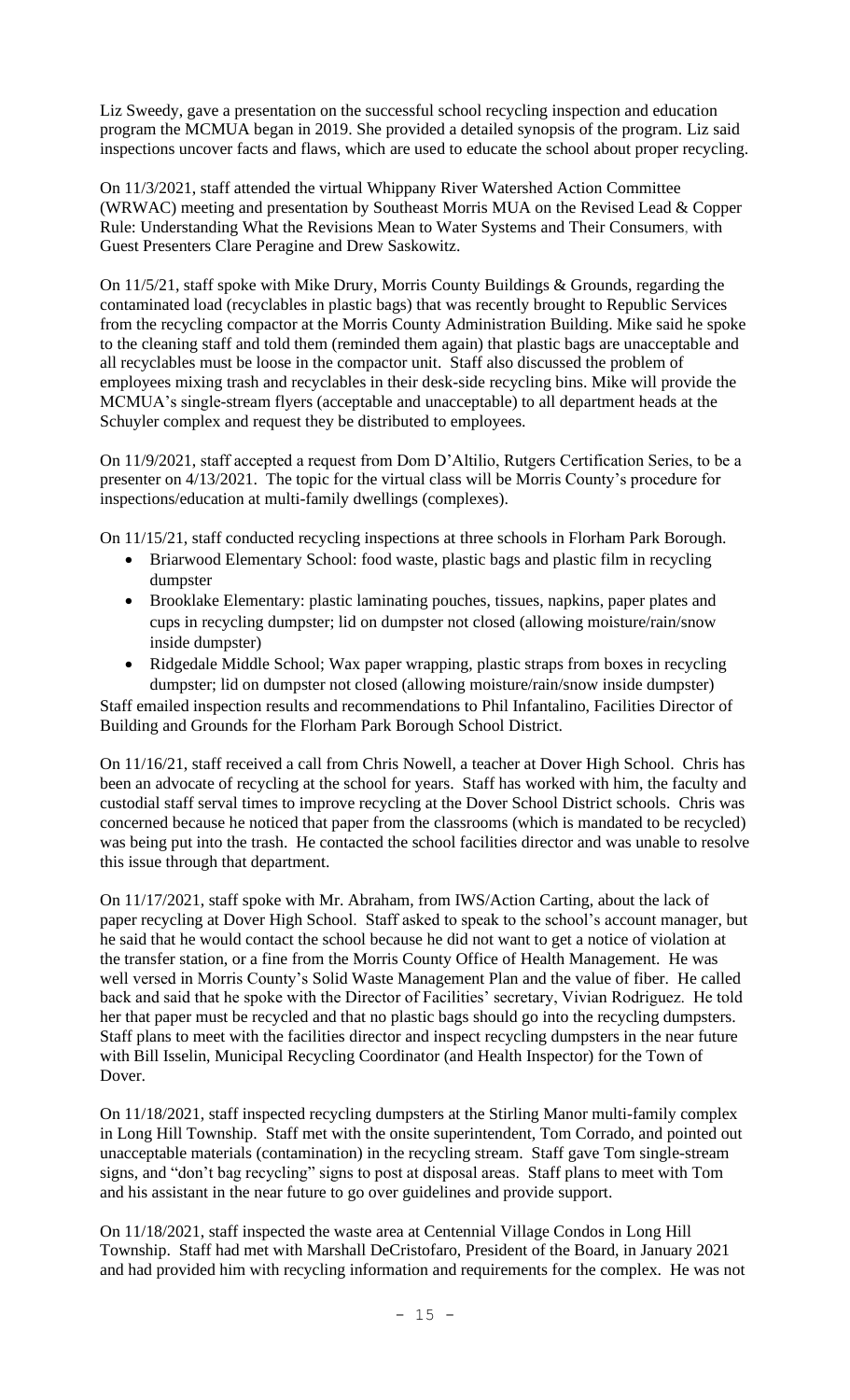available during this visit, but the waste area was well marked and stickered. The contents of the recycling dumpsters were quite clean. It was an improvement from the last inspection.

On 11/19/21, staff gave a virtual recycling presentation to two, third-grade classes at the Lake Hiawatha Elementary School in Parsippany-Troy Hills Township. The teacher, Susan Cure, requested the presentation about recycling because the students wanted to learn why it is important to recycle. Students were provided with recycling information and links to websites prior to the presentation in order to get an understanding about landfills and materials recovery facilities (MRF). Students were attentive during the presentation and asked excellent questions during the Q&A session. Staff was impressed by the good behavior and genuine interest in recycling!

On 10/29/2021, staff conducted a waste audit at the MCMUA's Mt. Olive Vegetative/Compost facility. Staff selected leaf bags from Netcong, Dover, Victory Gardens, Mt. Arlington, Lincoln Park, and Hopatcong (out of County generator/customer). Five bags from each municipality were randomly selected, marked and weighed. Staff spoke with the drivers from Lincoln Park and Netcong, who happened to be delivering material, and determined where in the town the material was generated (and collected).

Staff observed that bags filled with mulched grass/leaves had almost no contamination in them. Staff found some contaminates in an average of three out of five bags. Most contaminates had to do with objects found on a lawn, i.e., small fencing, plant stakes, candy wrappers, the handle from a wheelbarrow, mulching insert for a lawn mower, artificial flowers, hay for lining plant pots, annuals w/root soil balls, invasive phargmites, whole bag of apples, and solar lights. Staff will advise the five towns of the specific findings and request that they provide guidelines to residents and post on municipal websites.

### **Clean Communities**

### **November Road Cleanups:**

**November 4**, **2021:** North Road in Chester Township (CR 513). Bags of trash collected: 20 Bags of recyclables collected: 18 Total miles  $= 2.6$  (5.2 linear)

**November 9, 2021:** Schooly's Mountain Road in Washington Township (CR 517). Bags of trash collected: 10 Bags of recyclables collected: 6

11/30/21, staff attended the Clean Communities County Coordinators virtual meeting via Zoom. The agenda included the following:

- ✓ Clean Communities Coordinator Certification Credits
- $\checkmark$  December 15<sup>th</sup> Clean Communities Webinar
- ✓ 2022 NJCCC Certification training/Conference & Awards
- ✓ Plastic Bag Ban
	- o Letter to Mayors
	- o Bag Up NJ Website
	- o Bag Up PSA
	- o Bag Giveaway Programs
- $\checkmark$  Litterati: Zora Berman and Jeff Krischner provided a presentation about Litterati, a litter abatement program that offers an app to track litter. Their company's goal is to challenge and empower individuals to make a significant and measurable impact on the environment by identifying litter, removing/collecting litter and gathering data on the app. This includes where the litter was found, and exactly what types of litter are present. The company creates social media campaigns based upon the findings and inspires the public to get involved. County programs currently in place acquire municipal partners and local service organizations to recruit volunteers and join the campaign. Litterati intends to change littering behavior and instill a sense of community pride and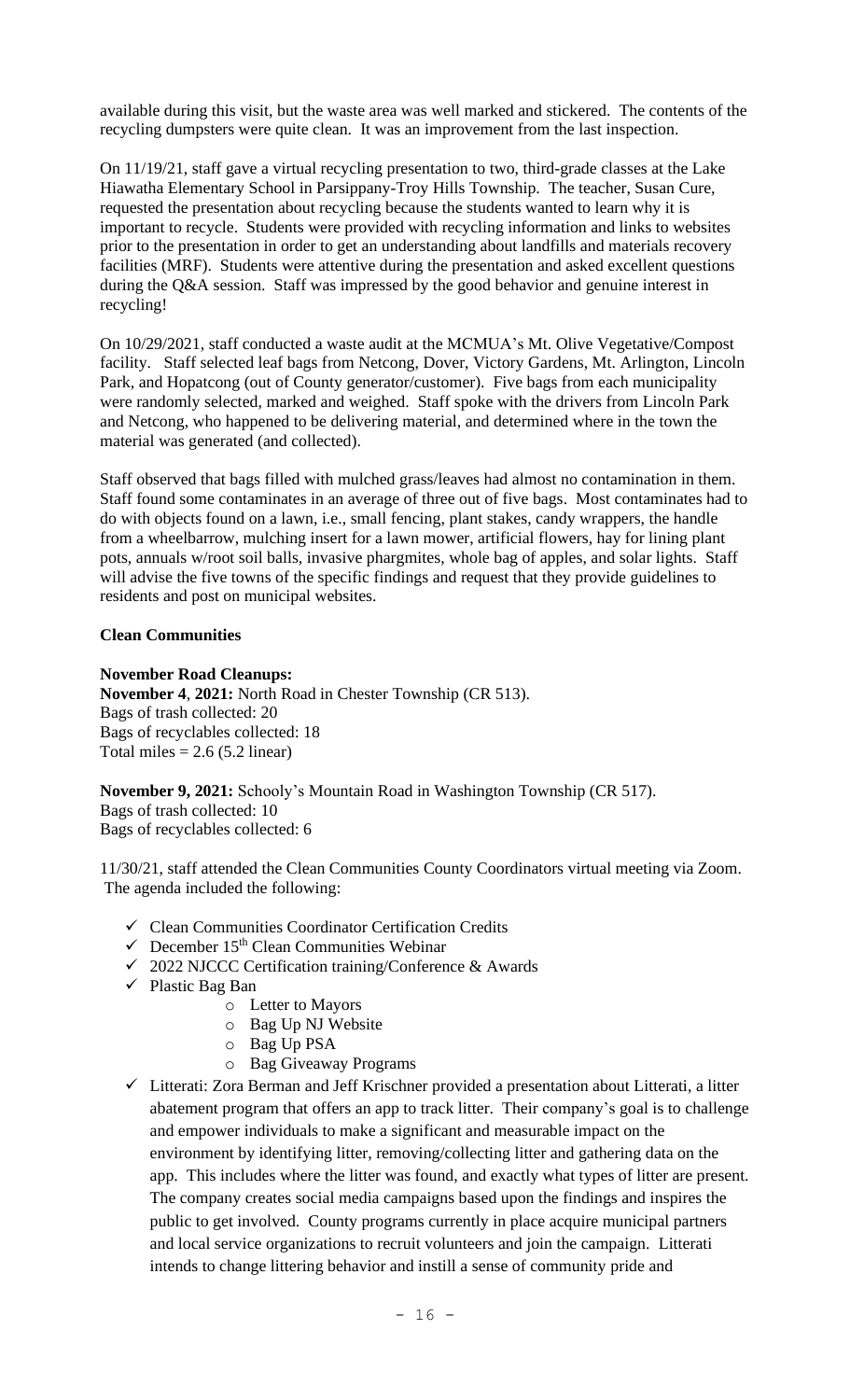responsibility, which goes hand in hand with NJ Clean Communities objectives. JoAnn Gemenden, NJ Clean Communities Council Executive Director, and members of the Best Practices committee will be discussing how Litterati would best be utilized in Clean Communities programs in NJ. Montgomery County in Maryland and Wake County in North Carolina are currently active members.

Ms. Sweedy wished everyone a good Holiday Season. Good Health to All of You and Yours and a very Happy New Year, hoping that this New Year will bring us some more normal times and wishing everyone the best!

# **OLD BUSINESS:**

There being no Old Business, this portion of the meeting was closed.

# **NEW BUSINESS:**

Mr. Gindoff gave an overview of the highlights accomplished by the MCMUA during 2021. He mentioned just to highlight on another happy note besides welcoming Tessa James to our family, also Christine Scano in our Account Payables just had a grandson, Joey, so we would like to welcome him to our family also. He mentioned that we had a very good year. It was very busy and a lot going on with the continued situation of the pandemic.

He mentioned the following highlights:

(1) Doing a lot of improvements at all of our facilities this year.

(2) In January, we finally added our fuel tanks back. We finally got the fuel tanks fully up and running a couple days ago, so it actually took about a year to get that approved. In addition, we had a very good first year of our Index Based Recycling Market Contract, which is hopefully coming in for a five-year turnaround next week. It ended up being a very good contract for us and we switched the way we calculate our recycling deal; with ReCommunity and it seemed to work quite well with us. Also in January, we started a big process of renewing all our towns with their recycling contracts and finalizing most of them. Also in January, we finalized the Markewicz Electric Project that took quite awhile and got that behind us. In addition, we just started our new Mascaro Contract at the beginning of this year.

(3) In February, we renewed contracts with Chatham, Hanover and Wharton again. We did our Open Space Partnership with the property on Picatinny Road in Morris Township and we also welcomed Michael Guadagno to the Board.

(4) In March, we ended up extending the Reduction Period with Southeast for a year, which was wonderful thing and we got Mike McAloon to help us with all the paving jobs that we took care of at Compost, HHW and Markewicz. We got Garcia to do finally start doing the Mt. Arlington Interconnection, which much like the fuel tank, pretty much got running today. We also finally accepted the Tipping Floor work at the Parsippany Transfer Station, the end of that long contract, which Tom was a major help in coming in the middle of that project and getting us finalized on that; that was wonderful. We also did the loader purchases that we decommissioned and talked about today and we two new loaders that we got great reimbursements for.

(5) Awarded in April, we replaced our Steel Deck Scales at both Transfer Stations.

(6) In May, we executed the amendment to the Water Agreement with N.J. American improving that challenging Water Agreement. That was a long time coming.

In June, we had a whole bunch of Change Orders and Purchasing, Engineering and Legal coordination. We accomplished a lot of good purchasing work this year. We are really getting in a good flow between the Consultant, Staff and Counsel, so we did a great job in procurement this year. A lot of site improvements, that procurement helped with that we approved. The modems that we have been talking about months after months, that is almost done.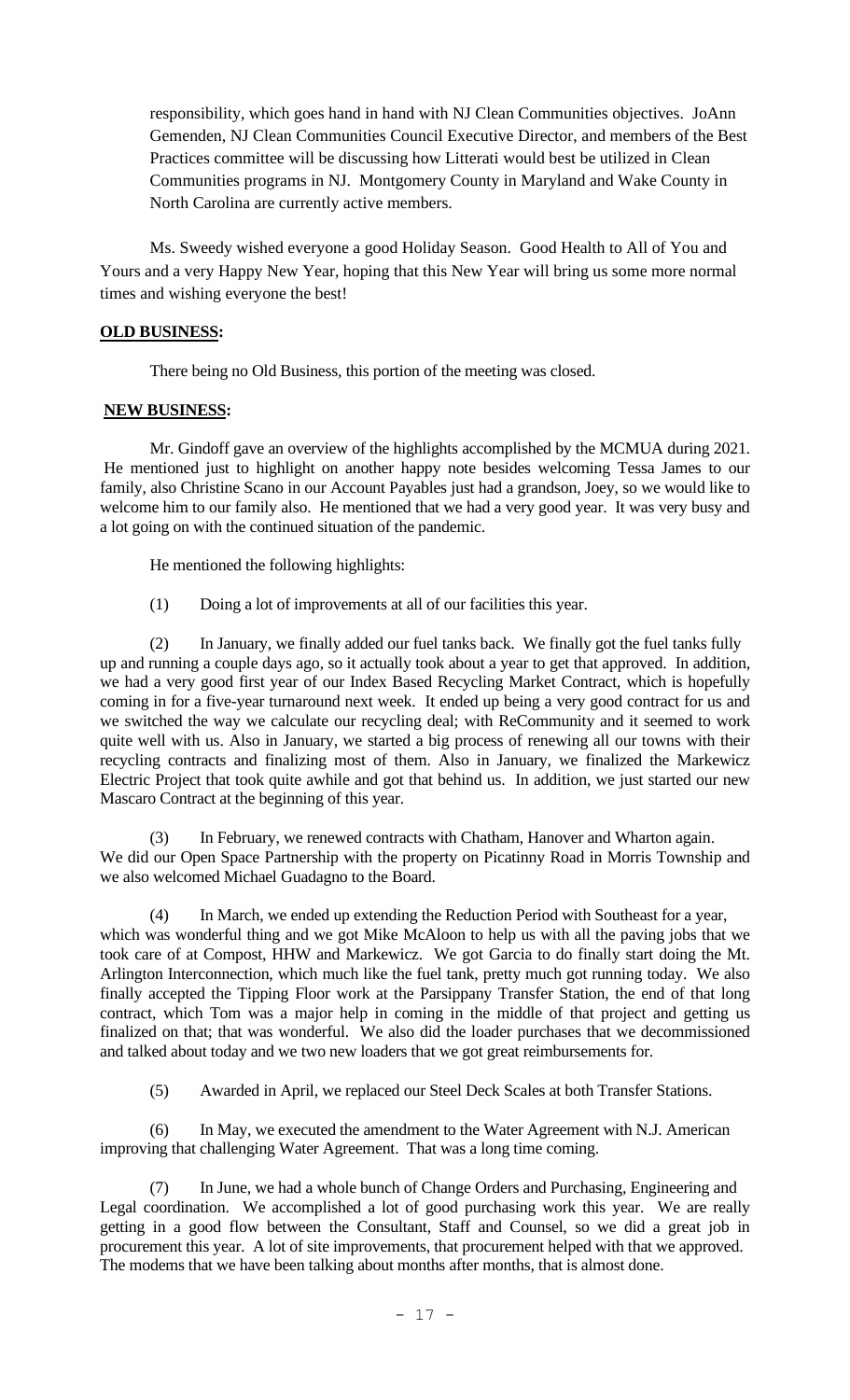But then with COVID continuing to hit and people moving, the waste flows kept skyrocketing and the Board did a wonderful job working with James and I and working with Mascaro in keeping garbage moving out of our facilities. It was very challenging in this year filled with the inability to find truck drivers but we navigated that well.

We also renewed our contract with NaturCycle, who has been helping us in doing great work at our Compost sites.

Speaking about procurement, we joined several Co-Ops this year which added to facilitating many procurements that seemed to go easily this year and a lot more inexpensive from the legal perspective. Sorry about that Brad, but you are in the loop all the way in helping us at every step of the way, which I can't appreciate enough for all you do.

Also adopted was the long-standing Open Space Plan with the help of Gene, Laura, and Alex McNulty and Anthony Marrone from our office. Happy we finally got that adopted.

In September, we were still dealing with Mascaro and third party haulers. We ordered a Stationary Compactor for Florham Park which is being installed next week and that is going to help us with our own trucking issues.

In October, we started doing our budgets, Public Hearings and we got our financials in order in record time. Great job by Larry and all Staff and certainly our Board Members getting us through the budget process.

In November, we got through all that and we also awarded a contract to Kirk Allen Trucking, who has been doing yeoman's work in helping us do our deliveries with compost and mulch. Marilyn has a great relationship with them and she has doing a great job getting us through our compost and mulch season working really well with all the residents who need their materials delivered and working great with Staff and Kirk Allen, making sure that is a successful program, as well as making sure that all these Board Meetings that we are talking about that come and go month after month and the business of the Authority gets taken care of. I appreciate that Marilyn.

We also did our Solid Waste Tours, which James just mentioned.

Now we are here in December trying to buy the truck we tried to buy last month that cost us \$9,000 extra. Apologize for that, but some things happen every now and then. At least we are moving forward with some of our contracts with Mine Hill. Some of the obstinate towns are realizing that we are the best ticket in town.

With that, Mr. Gindoff mentioned this is a summary of the year and wanted to say it was a busy year. We all did great work together, us and the Board, and look forward to more of it in 2022.

Thank you everyone and wish everyone a wonderful Holiday Season and hoping you all the best health and happiness to you and your families.

Ms. Sweedy thanked Larry Gindoff for his leadership and support. Could not do all this without Larry. Thank you.

Vice Chairwoman Kominos thanked Larry and all the Staff. Mr. Hudzik thanked all also. Mr. Gindoff thanked everyone.

There being no further New Business, this portion of the meeting was closed.

### **PUBLIC PORTION:**

Vice Chairwoman Kominos asked if there is any comments from the Public. There being

no comment from the Public, this portion of the meeting was closed.